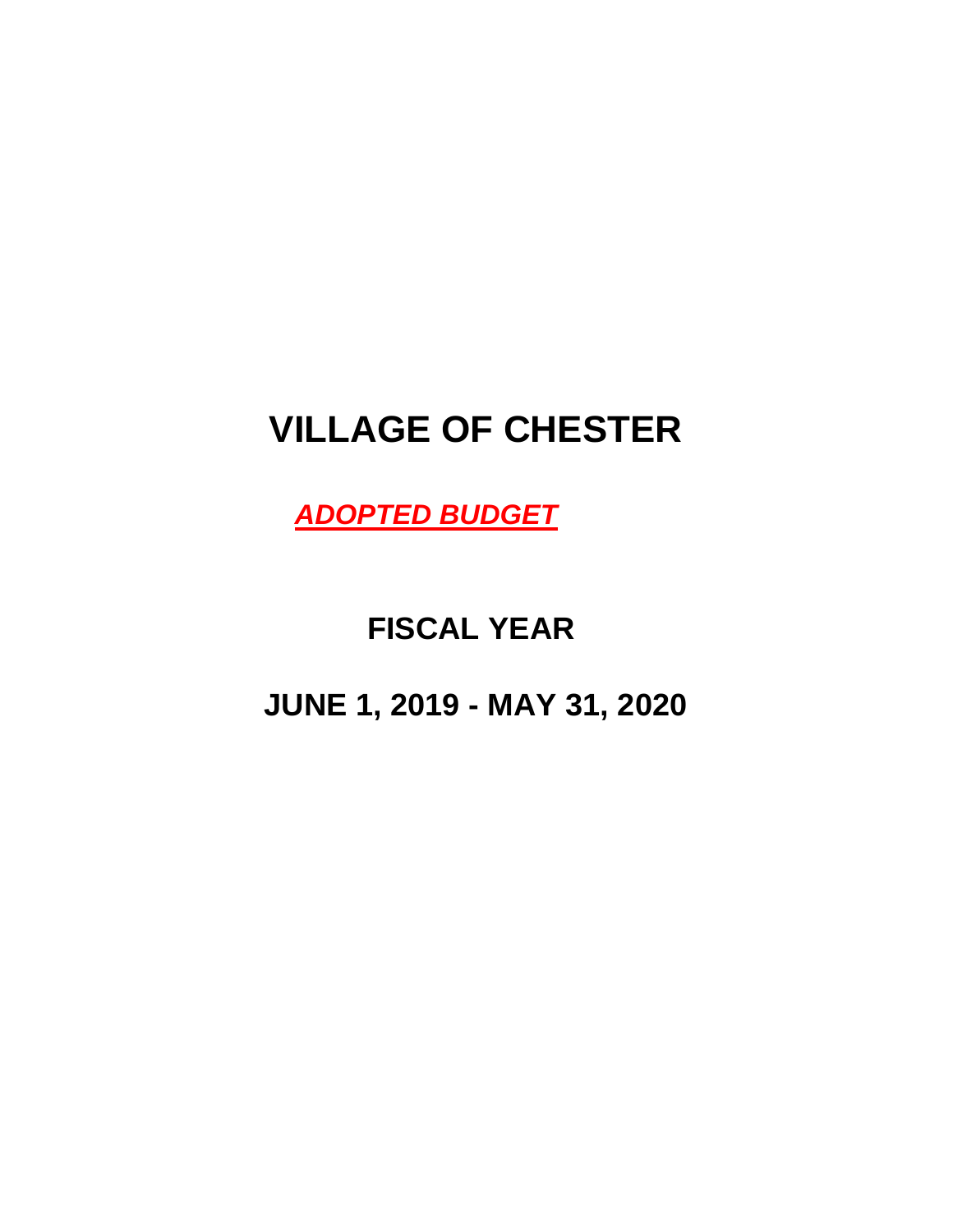### **VILLAGE OF CHESTER 2019-2020 ADOPTED BUDGET SUMMARY**

|                                                                | <b>TOTAL</b>                                                                            | <b>LESS</b>                                                                 | <b>LESS</b>                                                            | <b>AMOUNT</b>                                                          |
|----------------------------------------------------------------|-----------------------------------------------------------------------------------------|-----------------------------------------------------------------------------|------------------------------------------------------------------------|------------------------------------------------------------------------|
| 2019-2020                                                      | <b>ESTIMATED</b>                                                                        | <b>ESTIMATED</b>                                                            | <b>FUND BALANCE</b>                                                    | <b>TO BE RAISED</b>                                                    |
| <b>ADOPTED BUDGET</b>                                          | APPROPR.                                                                                | <b>REVENUES</b>                                                             | & APPR. RESERV                                                         | <b>BY TAXES</b>                                                        |
| <b>Operating Funds</b>                                         |                                                                                         |                                                                             |                                                                        |                                                                        |
| <b>General Fund</b><br>A                                       | 5,734,221                                                                               | 1,558,837                                                                   | 424,506                                                                | 3,750,878                                                              |
| <b>Water Fund</b><br>F                                         | 837,993                                                                                 | 776,380                                                                     | 61,613                                                                 |                                                                        |
| Sewer Fund<br>G                                                | 1,053,715                                                                               | 981,456                                                                     | 72,259                                                                 |                                                                        |
| <b>SUBTOTAL OPERATIONS</b>                                     | 7,625,929                                                                               | 3,316,673                                                                   | 558,378                                                                | 3,750,878                                                              |
| <b>Capital Projects</b><br>H02- Various<br>H01- Water Projects | 57,000<br>39,000                                                                        | 39,000                                                                      |                                                                        |                                                                        |
|                                                                |                                                                                         |                                                                             |                                                                        |                                                                        |
| <b>TOTAL CAPITAL PROJECTS</b>                                  | 96,000                                                                                  | 39,000                                                                      |                                                                        |                                                                        |
| <b>TOTAL VILLAGE</b>                                           | 7,721,929                                                                               | 3,355,673                                                                   | 558,378                                                                | 3,750,878                                                              |
| <b>Adopted Budget</b><br><b>Tax Rate Data</b>                  | 2019-2020<br><b>Total Village</b><br><b>Taxable</b><br><b>Assessment</b><br>268,339,063 | 2019-2020<br><b>Total Village</b><br><b>Tax</b><br><b>Levy</b><br>3,750,878 | 2019-2020<br><b>Adopted</b><br><b>Tax Rate</b><br>Per \$1000<br>13.978 | 2018-2019<br><b>Adopted</b><br><b>Tax Rate</b><br>Per \$1000<br>13.564 |
| Tax Rate Percentage Increase Over Fiscal Year 2018-2019        |                                                                                         |                                                                             | 3.0529%                                                                |                                                                        |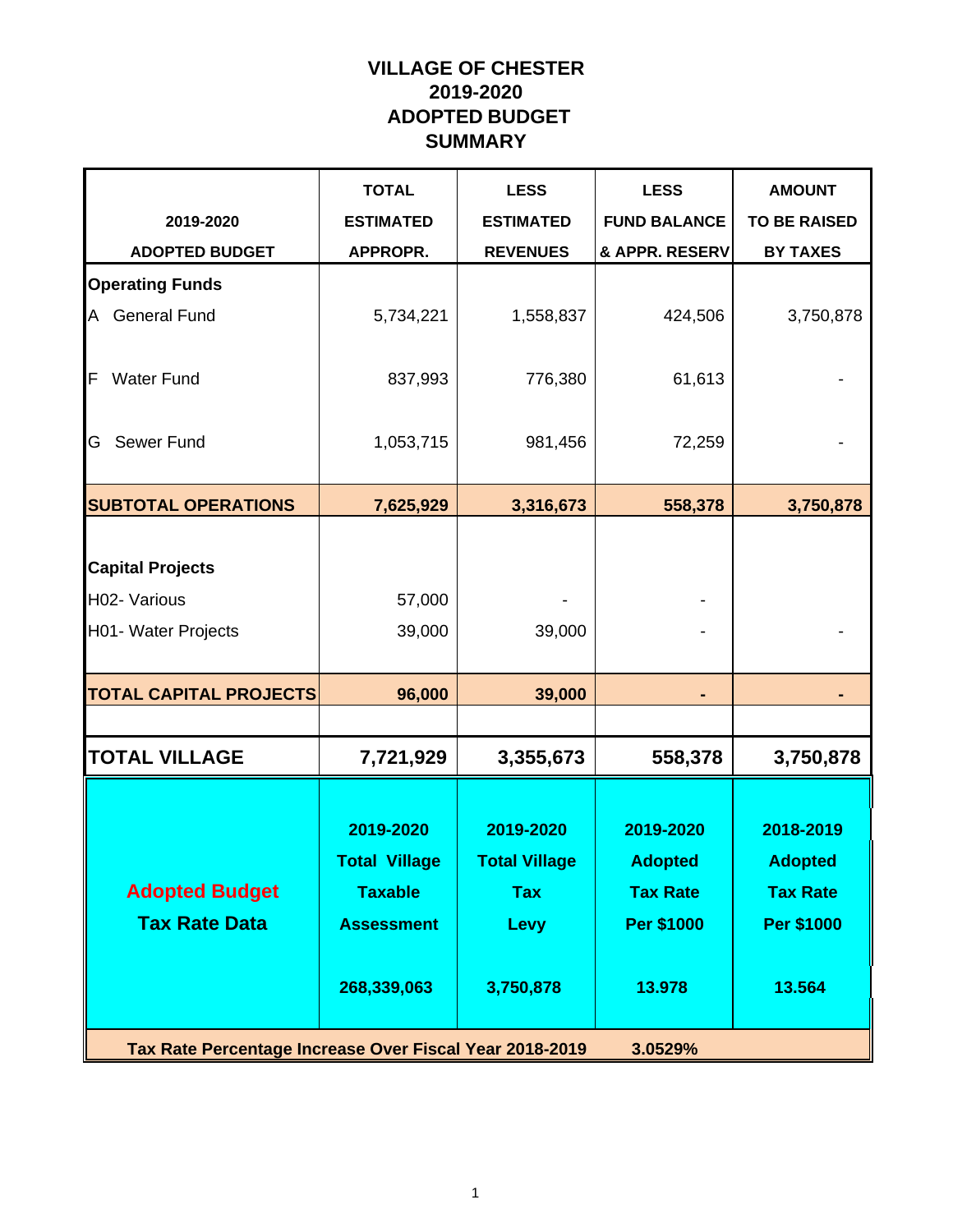#### **VILLAGE OF CHESTER 2019-202019 ADOPTED BUDGET Where Your Tax Dollars Are Spent**

|                                     | <b>Actual</b>    | <b>Current</b> | Adopted       | Variance    |
|-------------------------------------|------------------|----------------|---------------|-------------|
|                                     | <b>FY Ending</b> | <b>Budget</b>  | <b>Budget</b> | <b>From</b> |
|                                     | 5/31/2018        | 2018-2019      | 2019-2020     | 2018-2019   |
| <b>General Government</b>           | 765,267          | 878,899        | 917,312       | 38,413      |
| <b>Public Safety</b>                | 1,861,257        | 1,983,600      | 1,972,901     | (10, 699)   |
| Transportation                      | 696,388          | 859,082        | 717,521       | (141, 561)  |
| Culture & Recreation                | 1,000            | 1,350          | 450           | (900)       |
| Home & Community Services           | 65,986           | 78,375         | 95,650        | 17,275      |
| <b>Employee Benefits</b>            | 1,738,431        | 1,754,272      | 1,925,901     | 171,629     |
| <b>Debt Service</b>                 | 47,838           | 38,960         | 47,386        | 8,426       |
| <b>Transfer to Capital</b>          | 85.641           |                | 57,000        | 57,000      |
| <b>Total General Appropriations</b> | 5,261,808        | 5,594,538      | 5,734,121     | 139,583     |







-2-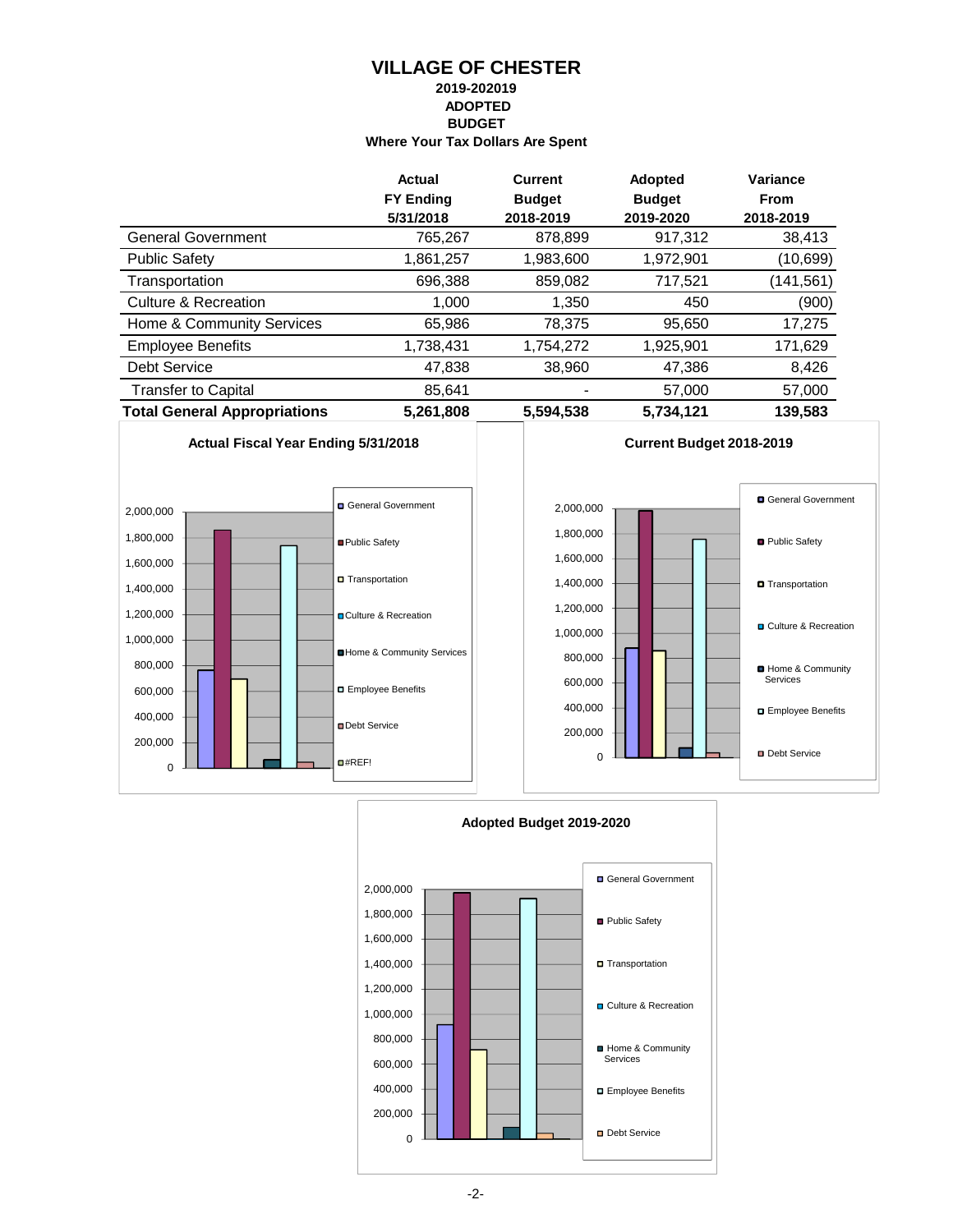#### **VILLAGE OF CHESTER 2019-2020 ADOPTED BUDGET General Fund Appropriations 5 Year Trend**







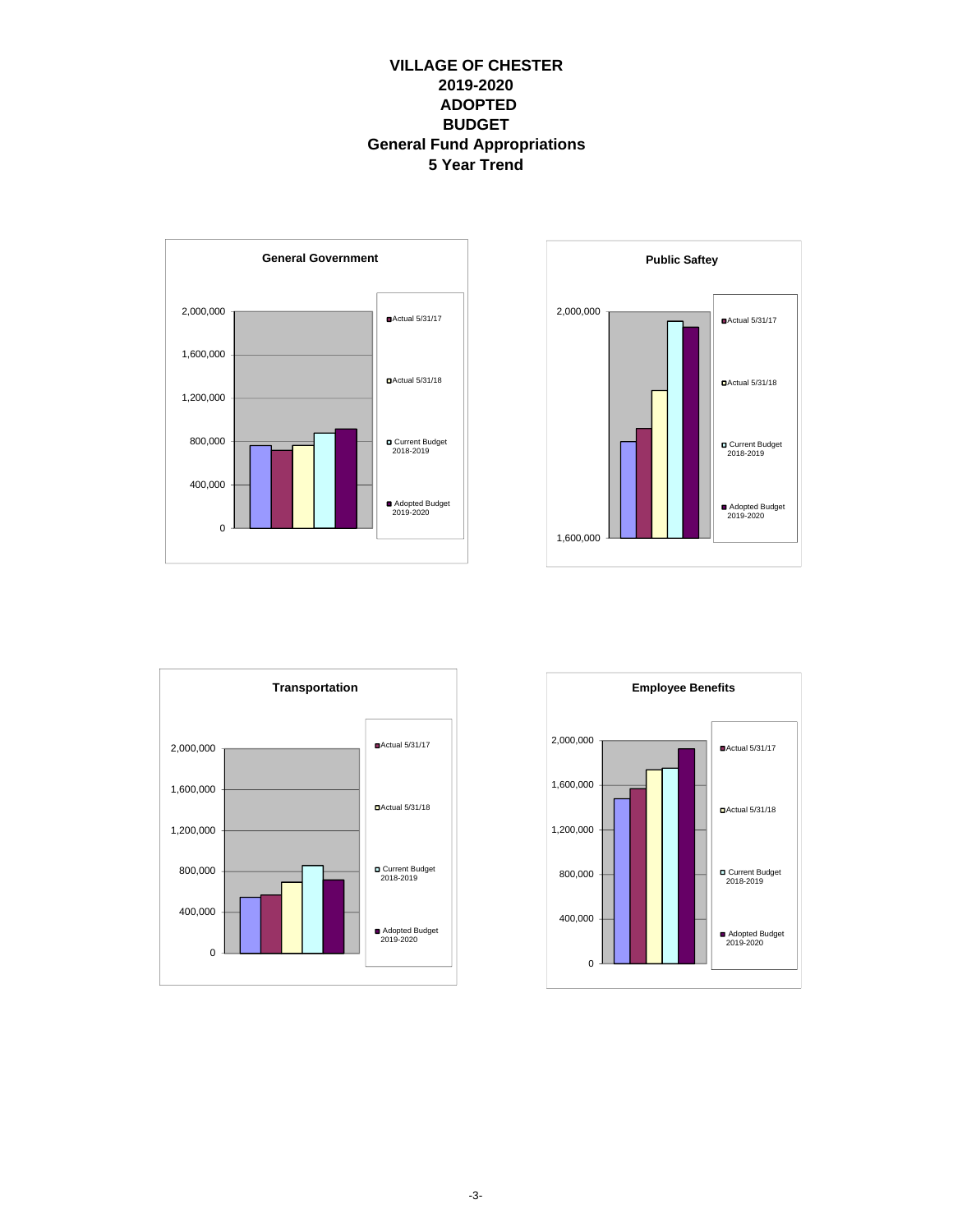| <b>CODE</b>              | <b>ACCOUNTS</b>                       | <b>ACTUAL</b><br>5/31/2018 | <b>CURRENT</b><br><b>BUDGET</b><br>2018-2019 | $Y-T-D$<br><b>ACTUAL</b><br>1/31/2019 | <b>TENTATIVE</b><br><b>BUDGET</b><br>2019-2020 | <b>PRELIMINARY</b><br><b>BUDGET</b><br>2019-2020 | <b>ADPOPTED</b><br><b>BUDGET</b><br>2019-2020 |
|--------------------------|---------------------------------------|----------------------------|----------------------------------------------|---------------------------------------|------------------------------------------------|--------------------------------------------------|-----------------------------------------------|
|                          | <b>GENERAL GOVERNMENT SUPPORT</b>     |                            |                                              |                                       |                                                |                                                  |                                               |
|                          | <b>BOARD OF TRUSTEES</b>              |                            |                                              |                                       |                                                |                                                  |                                               |
| A.1010.100               | <b>Personal Services</b>              | 36,744                     | 36,743                                       | 23,580                                | 38,744                                         | 36,744                                           | 36,744                                        |
| A.1010.400               | Contractual                           | 750                        | 920                                          | 112                                   | 930                                            | 930                                              | 930                                           |
| A.1010                   | <b>TOTAL BOARD OF TRUSTEES</b>        | 37,494                     | 37,663                                       | 23,692                                | 39,674                                         | 37,674                                           | 37,674                                        |
| <b>JUSTICE COURT</b>     |                                       |                            |                                              |                                       |                                                |                                                  |                                               |
|                          |                                       |                            |                                              |                                       |                                                |                                                  |                                               |
| A.1110.100<br>A.1110.200 | <b>Personal Services</b><br>Equipment | 125,465                    | 122,123                                      | 83,017                                | 126,410                                        | 124,991                                          | 124,995                                       |
| A.1110.400               | Contractual                           | 25,543                     | 34,735                                       | 20,102                                | 35,405                                         | 35,292                                           | 35,295                                        |
| A.1110                   | TOTAL JUSTICE COURT                   | 151,008                    | 156,858                                      | 103,119                               | 161,815                                        | 160,283                                          | 160,290                                       |
|                          |                                       |                            |                                              |                                       |                                                |                                                  |                                               |
| <b>MAYOR</b>             |                                       |                            |                                              |                                       |                                                |                                                  |                                               |
| A.1210.1                 | <b>Personal Services</b>              | 13,328                     | 13,328                                       | 9,996                                 | 13,828                                         | 13,328                                           | 13,328                                        |
| A.1210.400               | Contractual                           | 3,103                      | 3,970                                        | 2,769                                 | 3,720                                          | 3,720                                            | 3,720                                         |
| A.1210                   | <b>TOTAL MAYOR</b>                    | 16,431                     | 17,298                                       | 12,765                                | 17,548                                         | 17,048                                           | 17,048                                        |
| <b>AUDITOR</b>           |                                       |                            |                                              |                                       |                                                |                                                  |                                               |
| A.1320.400               | Contractual                           | 44,517                     | 53,500                                       | 31,045                                | 54,000                                         | 54,000                                           | 54,000                                        |
| A.1320                   | <b>TOTAL AUDITOR</b>                  | 44,517                     | 53,500                                       | 31,045                                | 54,000                                         | 54,000                                           | 54,000                                        |
| <b>TREASURER</b>         |                                       |                            |                                              |                                       |                                                |                                                  |                                               |
| A.1325.100               | <b>Personal Services</b>              | 86,230                     | 101,208                                      | 63,724                                | 117,835                                        | 109,211                                          | 121,010                                       |
| A.1325.200               | Equipment                             |                            |                                              |                                       |                                                |                                                  |                                               |
| A.1325.400               | Contractual                           | 1,397                      | 3,575                                        | 442                                   | 3,350                                          | 3,350                                            | 3,350                                         |
| A.1325                   | <b>TOTAL TREASURER</b>                | 87,627                     | 104,783                                      | 64,166                                | 121,185                                        | 112,561                                          | 124,360                                       |
| <b>ASSESSMENT</b>        |                                       |                            |                                              |                                       |                                                |                                                  |                                               |
| A.1355.100               | <b>Personal Services</b>              | -                          | $\overline{\phantom{a}}$                     | $\blacksquare$                        |                                                | $\overline{\phantom{a}}$                         |                                               |
| A.1355.400               | Contractual                           | $\overline{\phantom{a}}$   | $\overline{\phantom{a}}$                     | $\blacksquare$                        | $\overline{\phantom{a}}$                       | $\overline{\phantom{a}}$                         | $\blacksquare$                                |
| A.1355                   | <b>TOTAL ASSESSMENT</b>               | ۰                          | ۰                                            | $\blacksquare$                        | $\blacksquare$                                 |                                                  |                                               |
|                          | <b>TAX ADVERTISING &amp; PRINTING</b> |                            |                                              |                                       |                                                |                                                  |                                               |
|                          | Contractual                           | 1,856                      | 2,635                                        | 246                                   | 2,635                                          | 1,935                                            | 1,935                                         |
| A.1362                   | TOTAL TAX ADVERTISING & PRINTING      | 1,856                      | 2,635                                        | 246                                   | 2,635                                          | 1,935                                            | 1,935                                         |
|                          |                                       |                            |                                              |                                       |                                                |                                                  |                                               |
| <b>VILLAGE CLERK</b>     |                                       |                            |                                              |                                       |                                                |                                                  |                                               |
| A.1410.100               | <b>Personal Services</b>              | 93,555                     | 98,613                                       | 63,239                                | 115,228                                        | 106,590                                          | 114,155                                       |
| A.1410.400               | Contractual                           | 6,683                      | 8,740                                        | 3,789                                 | 8,490                                          | 7,390                                            | 7,390                                         |
| A.1410                   | <b>TOTAL VILLAGE CLERK</b>            | 100,238                    | 107,353                                      | 67,028                                | 123,718                                        | 113,980                                          | 121,545                                       |
| <b>LAW</b>               |                                       |                            |                                              |                                       |                                                |                                                  |                                               |
| A.1420.400               | Contractual                           | 107,381                    | 81,500                                       | 53,371                                | 106,500                                        | 106,500                                          | 106,500                                       |
| A.1420                   | <b>TOTAL LAW</b>                      | 107,381                    | 81,500                                       | 53,371                                | 106,500                                        | 106,500                                          | 106,500                                       |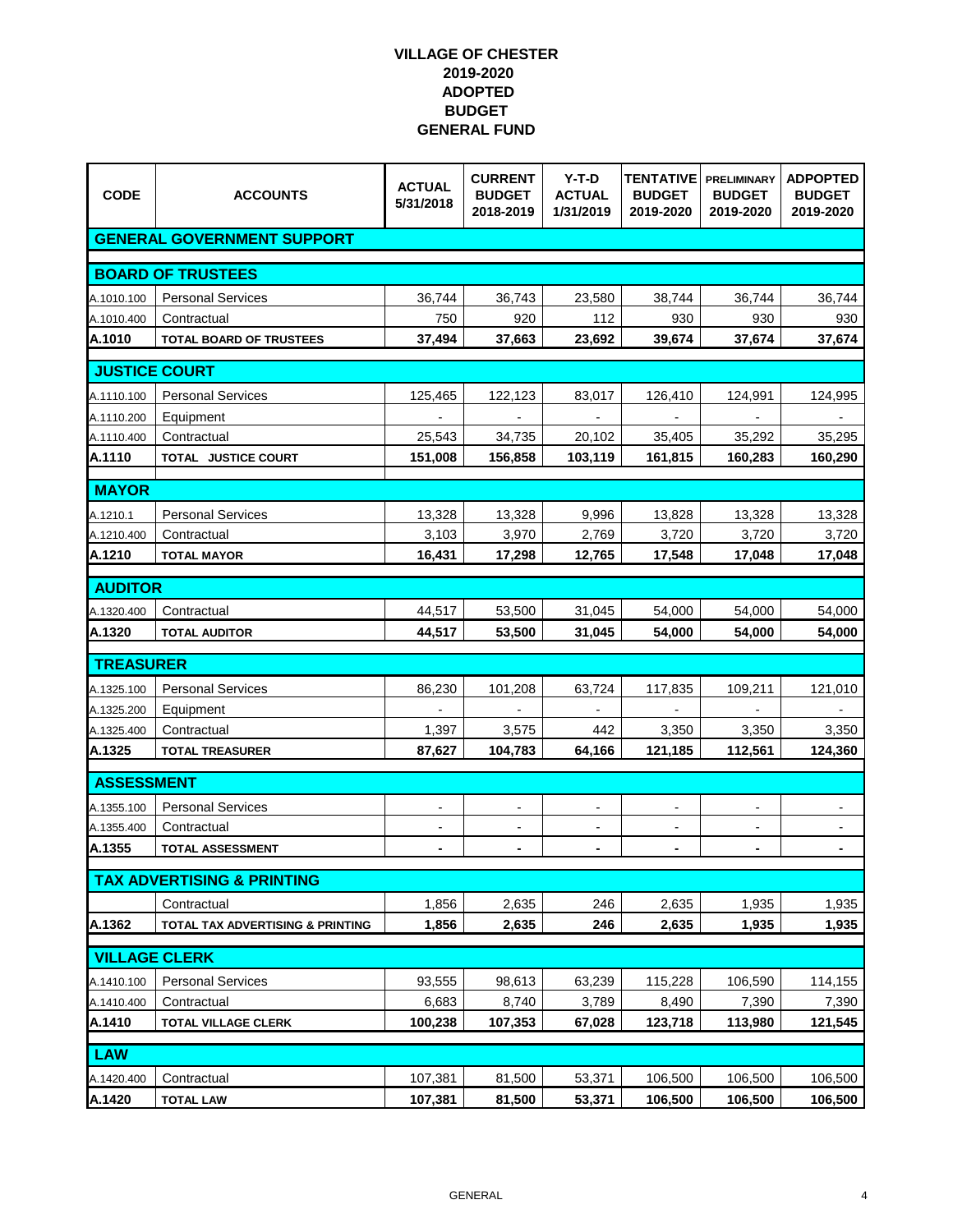| <b>CODE</b>              | <b>ACCOUNTS</b>                   | <b>ACTUAL</b><br>5/31/2018 | <b>CURRENT</b><br><b>BUDGET</b><br>2018-2019 | $Y-T-D$<br><b>ACTUAL</b><br>1/31/2019 | TENTATIVE<br><b>BUDGET</b><br>2019-2020 | <b>PRELIMINARY</b><br><b>BUDGET</b><br>2019-2020 | <b>ADPOPTED</b><br><b>BUDGET</b><br>2019-2020 |  |
|--------------------------|-----------------------------------|----------------------------|----------------------------------------------|---------------------------------------|-----------------------------------------|--------------------------------------------------|-----------------------------------------------|--|
|                          |                                   |                            |                                              |                                       |                                         |                                                  |                                               |  |
| <b>ENGINEER</b>          |                                   |                            |                                              |                                       |                                         |                                                  |                                               |  |
| A.1440.400               | Contractual                       | 6,137                      | 32,500                                       | 19,069                                | 32,500                                  | 17,500                                           | 17,500                                        |  |
| A.1440                   | <b>TOTAL ENGINEER</b>             | 6,137                      | 32,500                                       | 19,069                                | 32,500                                  | 17,500                                           | 17,500                                        |  |
| <b>ELECTIONS</b>         |                                   |                            |                                              |                                       |                                         |                                                  |                                               |  |
| A.1450.400               | Contractual                       | $\overline{\phantom{a}}$   | $\blacksquare$                               | $\blacksquare$                        | $\blacksquare$                          | $\blacksquare$                                   | $\overline{\phantom{a}}$                      |  |
| A.1450                   | <b>TOTAL ELECTIONS</b>            |                            |                                              | $\blacksquare$                        |                                         |                                                  |                                               |  |
|                          | <b>BUILDINGS - VILLAGE HALL</b>   |                            |                                              |                                       |                                         |                                                  |                                               |  |
|                          |                                   |                            |                                              |                                       |                                         |                                                  |                                               |  |
| A.1620.100               | <b>Personal Services</b>          |                            |                                              |                                       |                                         |                                                  |                                               |  |
| A.1620.200<br>A.1620.400 | Equipment<br>Contractual          | 36,277                     | 50,085                                       | 36,216                                | 56,200                                  | 56,200                                           | 56,200                                        |  |
| A.1620                   | <b>TOTAL BUILDINGS</b>            | 36,277                     | 50,085                                       | 36,216                                | 56,200                                  | 56,200                                           | 56,200                                        |  |
|                          |                                   |                            |                                              |                                       |                                         |                                                  |                                               |  |
|                          | <b>CENTRAL GARAGE</b>             |                            |                                              |                                       |                                         |                                                  |                                               |  |
| A.1640.100               | <b>Personal Services</b>          | -                          | $\blacksquare$                               | $\blacksquare$                        | $\overline{\phantom{a}}$                | $\blacksquare$                                   | $\qquad \qquad \blacksquare$                  |  |
| A.1640.200               | Equipment                         |                            |                                              |                                       |                                         |                                                  |                                               |  |
| A.1640.400               | Contractual                       | 7,186                      | 11,452                                       | 3,619                                 | 14,200                                  | 12,100                                           | 12,100                                        |  |
| A.1640                   | <b>TOTAL CENTRAL GARAGE</b>       | 7,186                      | 11,452                                       | 3,619                                 | 14,200                                  | 12,100                                           | 12,100                                        |  |
|                          | <b>CENTRAL PRINTING</b>           |                            |                                              |                                       |                                         |                                                  |                                               |  |
| A.1670.400               | Contractual                       | 4,326                      | 7,000                                        | 3,953                                 | 7,000                                   | 6,500                                            | 6,500                                         |  |
| A.1670                   | <b>TOTAL CENTRAL PRINTING</b>     | 4,326                      | 7,000                                        | 3,953                                 | 7,000                                   | 6,500                                            | 6,500                                         |  |
|                          | <b>CENTRAL DATA PROCESSING</b>    |                            |                                              |                                       |                                         |                                                  |                                               |  |
| A.1680.100               | <b>Personal Services</b>          |                            | $\overline{\phantom{a}}$                     | $\blacksquare$                        |                                         |                                                  | $\overline{\phantom{a}}$                      |  |
| A.1680.200               | Equipment                         | 720                        |                                              | $\overline{a}$                        | 3,000                                   | 3,000                                            |                                               |  |
| A.1680.400               | Contractual                       | 30,473                     | 43,300                                       | 29,490                                | 40,500                                  | 40,500                                           | 40,500                                        |  |
| A.1680                   | TOTAL CENTRAL DATA PROCESSING     | 31,193                     | 43,300                                       | 29,490                                | 43,500                                  | 43,500                                           | 40,500                                        |  |
| <b>SPECIAL ITEMS</b>     |                                   |                            |                                              |                                       |                                         |                                                  |                                               |  |
| A.1910.428               | Unallocated Insurance             | 93,951                     | 100,864                                      | 101,234                               | 108,964                                 | 109,000                                          | 109,000                                       |  |
| A.1920.400               | <b>Municipal Association Dues</b> | 2,338                      | 2,500                                        | 2,338                                 | 2,500                                   | 2,500                                            | 2,500                                         |  |
| A.1930.400               | Claims                            | 10,621                     | 1,000                                        | $\overline{\phantom{a}}$              | 1,000                                   | 1,000                                            | 1,000                                         |  |
| A.1930.432               | Claims - Tax Certs                | 17,926                     | 45,000                                       | 32,984                                | 45,000                                  | 25,000                                           | 25,000                                        |  |
| A.1950.400               | <b>Municipal Taxes</b>            | 792                        |                                              | 10,237                                |                                         |                                                  |                                               |  |
| A.1980.400               | MTA Payroll Tax                   | 7,968                      | 8,608                                        | 5,216                                 | 8,500                                   | 8,605                                            | 8,660                                         |  |
| A.1982.400               | Special items                     | $\overline{\phantom{a}}$   |                                              | $\overline{\phantom{a}}$              |                                         |                                                  |                                               |  |
| A.1990.400               | <b>Contingent Account</b>         |                            | 15,000                                       | $\overline{\phantom{0}}$              | 15,000                                  | 15,000                                           | 15,000                                        |  |
|                          | <b>TOTAL SPECIAL ITEMS</b>        | 133,596                    | 172,972                                      | 152,009                               | 180,964                                 | 161,105                                          | 161,160                                       |  |
|                          | <b>TOTAL GEN GOVT SUPPORT</b>     | 765,267                    | 878,899                                      | 599,788                               | 961,439                                 | 900,886                                          | 917,312                                       |  |
| <b>PUBLIC SAFETY</b>     |                                   |                            |                                              |                                       |                                         |                                                  |                                               |  |
|                          |                                   |                            |                                              |                                       |                                         |                                                  |                                               |  |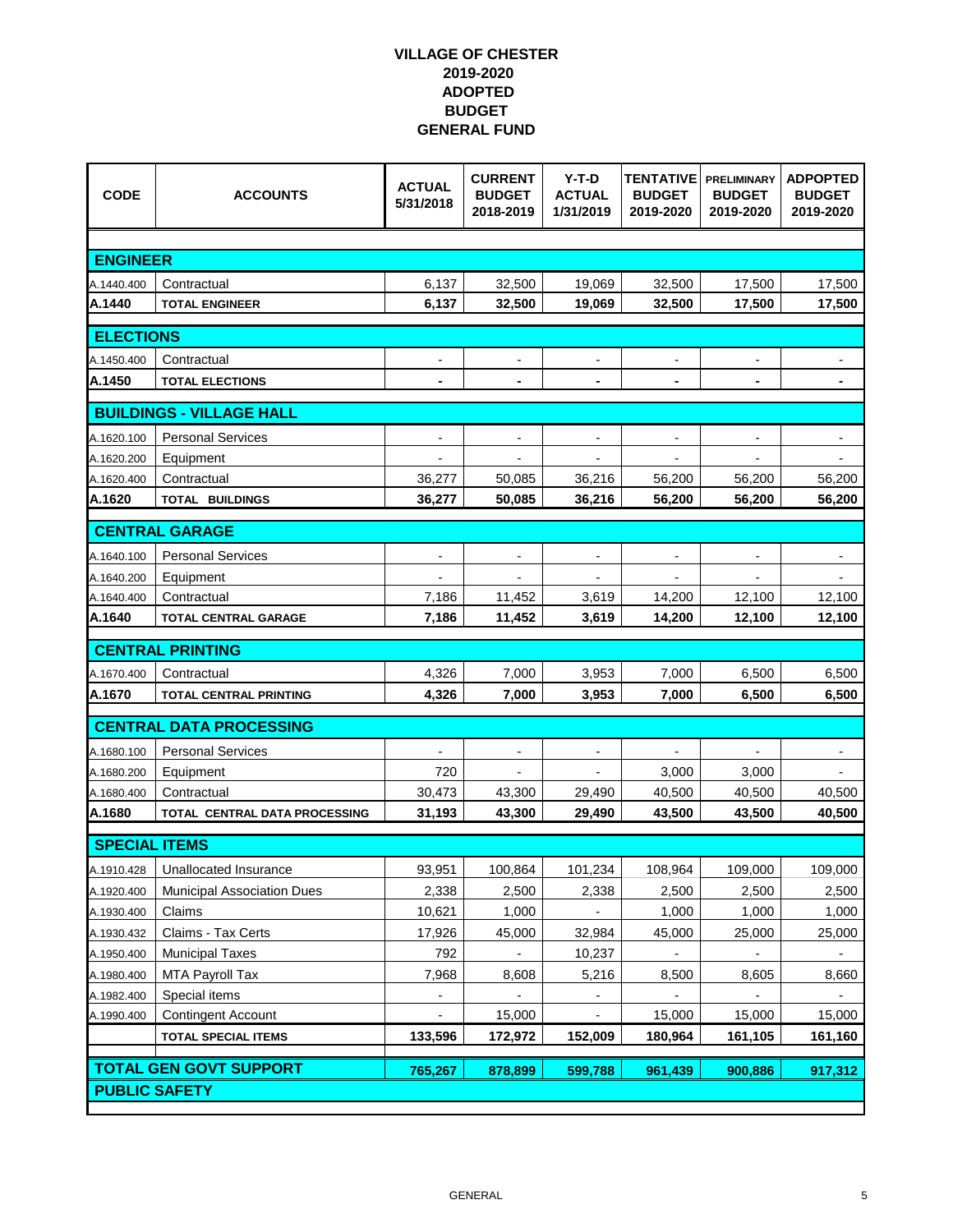| <b>CODE</b>         | <b>ACCOUNTS</b>                                  | <b>ACTUAL</b><br>5/31/2018 | <b>CURRENT</b><br><b>BUDGET</b><br>2018-2019 | $Y-T-D$<br><b>ACTUAL</b><br>1/31/2019 | TENTATIVE<br><b>BUDGET</b><br>2019-2020 | <b>PRELIMINARY</b><br><b>BUDGET</b><br>2019-2020 | <b>ADPOPTED</b><br><b>BUDGET</b><br>2019-2020 |
|---------------------|--------------------------------------------------|----------------------------|----------------------------------------------|---------------------------------------|-----------------------------------------|--------------------------------------------------|-----------------------------------------------|
| <b>POLICE</b>       |                                                  |                            |                                              |                                       |                                         |                                                  |                                               |
| A.3120.100          | <b>Personal Services</b>                         | 1,527,446                  | 1,595,966                                    | 1,012,229                             | 1,663,205                               | 1,612,205                                        | 1,612,205                                     |
| A.3120.200          | Equipment                                        | 49,220                     | 54,500                                       | 33,434                                | 54,500                                  | 54,500                                           | 22,500                                        |
| A.3120.400          | Contractual                                      | 190,321                    | 219,636                                      | 103,239                               | 219,637                                 | 219,637                                          | 219,637                                       |
| A.3120              | <b>TOTAL POLICE</b>                              | 1,766,987                  | 1,870,102                                    | 1,148,902                             | 1,937,342                               | 1,886,342                                        | 1,854,342                                     |
|                     | DRUG ENFORCEMENT - POL INVESTIGATION             |                            |                                              |                                       |                                         |                                                  |                                               |
|                     | A.3124.0412 Police Investigation - Forfetuire \$ | 1,000                      | 2,000                                        | $\overline{\phantom{a}}$              | 4,000                                   | 2,000                                            | 2,000                                         |
|                     |                                                  |                            |                                              |                                       |                                         |                                                  |                                               |
|                     | <b>ON STREET PARKING</b>                         |                            |                                              |                                       |                                         |                                                  |                                               |
| A.3320.100          | Personal services                                | -                          | $\overline{a}$                               | $\overline{\phantom{a}}$              |                                         | $\overline{a}$                                   |                                               |
| A.3320.400          | Contractual                                      |                            |                                              |                                       |                                         |                                                  |                                               |
| A.3320              | TOTAL ON STREET PARKING                          | $\blacksquare$             | $\blacksquare$                               | $\blacksquare$                        | $\blacksquare$                          | $\blacksquare$                                   | ٠                                             |
|                     | <b>SAFETY INSPECTION</b>                         |                            |                                              |                                       |                                         |                                                  |                                               |
| A.3620.100          | <b>Personal Services</b>                         | 88,397                     | 95,873                                       | 61,398                                | 101,000                                 | 98,153                                           | 103,934                                       |
| A.3620.200          | Equipment                                        | 125                        | 3,600                                        | 858                                   | 1,000                                   | 1,000                                            | 1,000                                         |
| A.3620.400          | Contractual                                      | 4,748                      | 6,025                                        | 1,304                                 | 7,625                                   | 7,625                                            | 7,625                                         |
| A.3620              | <b>TOTAL SAFETY INSPECTION</b>                   | 93,270                     | 105,498                                      | 63,560                                | 109,625                                 | 106,778                                          | 112,559                                       |
| A.3621              | <b>PUBLIC SAFETY INSPECTION</b>                  |                            |                                              |                                       |                                         |                                                  |                                               |
| A.3621.416          | <b>Engineering Services</b>                      |                            | 6,000                                        | 50.00                                 | 6,000                                   | 4,000                                            | 4,000                                         |
| A.3621.432          | <b>Legal Services</b>                            |                            |                                              |                                       |                                         |                                                  |                                               |
|                     | <b>TOTAL PUBLIC SAFETY</b>                       | 1,861,257                  | 1,983,600                                    | 1,212,512                             | 2,056,967                               | 1,999,120                                        | 1,972,901                                     |
|                     |                                                  |                            |                                              |                                       |                                         |                                                  |                                               |
| <b>HEALTH</b>       |                                                  |                            |                                              |                                       |                                         |                                                  |                                               |
|                     | <b>REGISTRAR OF VOTERS</b>                       |                            |                                              |                                       |                                         |                                                  |                                               |
| A.4020.400          | Contractual                                      | 100                        | 100                                          |                                       | 100                                     | 100                                              | 100                                           |
| A.4020              | TOTAL REGISTRAR/VITAL STATISTICS                 | 100                        | 100                                          |                                       | 100                                     | 100                                              | 100                                           |
|                     |                                                  |                            |                                              |                                       |                                         |                                                  |                                               |
| <b>TOTAL HEALTH</b> |                                                  | 100                        | 100                                          |                                       | 100                                     | 100                                              | 100                                           |
|                     |                                                  |                            |                                              |                                       |                                         |                                                  |                                               |
|                     | <b>TRANSPORTATION</b>                            |                            |                                              |                                       |                                         |                                                  |                                               |
|                     | <b>STREET MAINTENANCE</b>                        |                            |                                              |                                       |                                         |                                                  |                                               |
| A.5110.100          | <b>Personal Services</b>                         | 313,636                    | 363,012                                      | 211,586                               | 368,062                                 | 365,063                                          | 368,001                                       |
| A.5110.200          | Equipment                                        | 148,236                    | 98,000                                       |                                       |                                         |                                                  |                                               |
| A.5110.400          | Contractual                                      | 98,976                     | 151,920                                      | 51,251                                | 150,920                                 | 140,870                                          | 143,370                                       |
| A.5110              | <b>TOTAL STREET MAINTENANCE</b>                  | 560,848                    | 612,932                                      | 262,837                               | 518,982                                 | 505,933                                          | 511,371                                       |
|                     | <b>STREET CAPITAL</b>                            |                            |                                              |                                       |                                         |                                                  |                                               |
|                     |                                                  |                            |                                              |                                       |                                         |                                                  |                                               |
| A.5112.400          | Contractual                                      | -                          | 82,000                                       | 78,863                                | 50,000                                  | 50,000                                           | 50,000                                        |
| A.5112              | <b>TOTAL STREET CAPITAL</b>                      |                            | 82,000                                       | 78,863                                | 50,000                                  | 50,000                                           | 50,000                                        |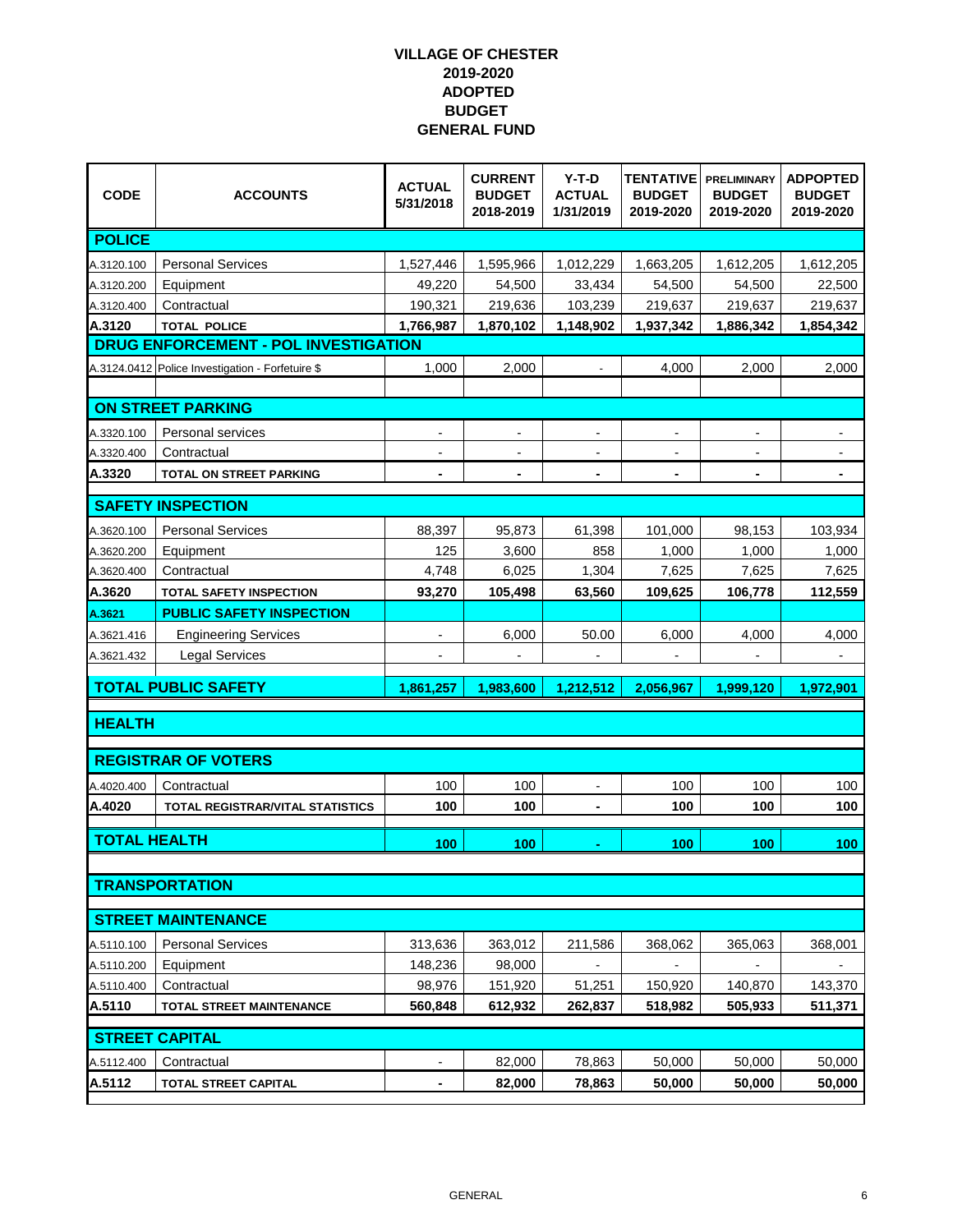| <b>CODE</b>          | <b>ACCOUNTS</b>                       | <b>ACTUAL</b><br>5/31/2018 | <b>CURRENT</b><br><b>BUDGET</b><br>2018-2019 | $Y-T-D$<br><b>ACTUAL</b><br>1/31/2019 | <b>TENTATIVE</b><br><b>BUDGET</b><br>2019-2020 | <b>PRELIMINARY</b><br><b>BUDGET</b><br>2019-2020 | <b>ADPOPTED</b><br><b>BUDGET</b><br>2019-2020 |
|----------------------|---------------------------------------|----------------------------|----------------------------------------------|---------------------------------------|------------------------------------------------|--------------------------------------------------|-----------------------------------------------|
|                      | <b>SNOW REMOVAL</b>                   |                            |                                              |                                       |                                                |                                                  |                                               |
| A.5142.120           | <b>Personal Services</b>              | 31,228                     | 29,000                                       | 13,137                                | 29,000                                         | 27,500                                           | 27,500                                        |
| A.5142.200           | Equipment                             |                            |                                              |                                       |                                                |                                                  |                                               |
| A.5142.400           | Contractual                           | 33,163                     | 42,250                                       | 210                                   | 38,250                                         | 27,750                                           | 36,750                                        |
| A.5142               | <b>TOTAL SNOW REMOVAL</b>             | 64,391                     | 71,250                                       | 13,347                                | 67,250                                         | 55,250                                           | 64,250                                        |
|                      | <b>STREET LIGHTING</b>                |                            |                                              |                                       |                                                |                                                  |                                               |
| A.5182.400           | Contractual                           | 71,149                     | 86,000                                       | 42,196                                | 96,000                                         | 86,000                                           | 86,000                                        |
| A.5182               | <b>TOTAL STREET LIGHTING</b>          | 71,149                     | 86,000                                       | 42,196                                | 96,000                                         | 86,000                                           | 86,000                                        |
| <b>SIDEWALKS</b>     |                                       |                            |                                              |                                       |                                                |                                                  |                                               |
|                      |                                       |                            | 6,000                                        |                                       | 6,000                                          | 5,000                                            |                                               |
| A.5410.200<br>A.5410 | Capital<br><b>TOTAL SIDEWALKS</b>     | $\blacksquare$             | 6,000                                        | $\blacksquare$                        | 6,000                                          | 5,000                                            | 5,000<br>5,000                                |
|                      |                                       |                            |                                              |                                       |                                                |                                                  |                                               |
|                      | <b>OFF STREET PARKING</b>             |                            |                                              |                                       |                                                |                                                  |                                               |
| A.5650.400           | Contractual                           |                            | 900                                          | 375                                   | 900                                            | 900                                              | 900                                           |
| A.5650               | TOTAL OFF STREET PARKING              | $\blacksquare$             | 900                                          | 375                                   | 900                                            | 900                                              | 900                                           |
|                      | <b>TOTAL TRANSPORTATION</b>           | 696,388                    | 859,082                                      | 397,618                               | 739,132                                        | 703,083                                          | 717,521                                       |
|                      | <b>CULTURE &amp; RECREATION</b>       |                            |                                              |                                       |                                                |                                                  |                                               |
| <b>HISTORIAN</b>     |                                       |                            |                                              |                                       |                                                |                                                  |                                               |
| A.7510.400           | <b>Contractual Expenses</b>           | 35                         | 150                                          | 30                                    | 150                                            | 150                                              | 150                                           |
| A.7510               | <b>TOTAL HISTORIAN</b>                | 35                         | 150                                          | 30                                    | 150                                            | 150                                              | 150                                           |
| <b>CELEBRATIONS</b>  |                                       |                            |                                              |                                       |                                                |                                                  |                                               |
| A.7550.400           | Contractual                           | 765                        | 900                                          | $\frac{1}{2}$                         | 900                                            | 900                                              |                                               |
| A.7550               | <b>TOTAL CELEBRATIONS</b>             | 765                        | 900                                          | $\blacksquare$                        | 900                                            | 900                                              | ۰                                             |
|                      | <b>HISTORICAL SOCIETY</b>             |                            |                                              |                                       |                                                |                                                  |                                               |
| A.7989.400           | Contractual                           | 200                        | 300                                          | 539                                   | 300                                            | 300                                              | 300                                           |
| A.7989               | <b>TOTAL HISTORICAL SOCIETY</b>       | 200                        | 300                                          | 539                                   | 300                                            | 300                                              | 300                                           |
|                      | <b>TOTAL CULTURE &amp; RECREATION</b> | 1,000                      | 1,350                                        | 569                                   | 1,350                                          | 1,350                                            | 450                                           |
|                      |                                       |                            |                                              |                                       |                                                |                                                  |                                               |
|                      | <b>HOME &amp; COMMUNITY SERVICES</b>  |                            |                                              |                                       |                                                |                                                  |                                               |
| <b>ZONING</b>        |                                       |                            |                                              |                                       |                                                |                                                  |                                               |
| A.8010.100           | <b>Personal Services</b>              | 3,389                      | 4,040                                        | 2,118                                 | 4,400                                          | 4,273                                            | 4,345                                         |
| 8010.400             | Contractual                           | 1,889                      | 4,360                                        | 295                                   | 4,360                                          | 4,360                                            | 4,360                                         |
| A.8010               | <b>TOTAL ZONING</b>                   | 5,278                      | 8,400                                        | 2,413                                 | 8,760                                          | 8,633                                            | 8,705                                         |
| <b>PLANNING</b>      |                                       |                            |                                              |                                       |                                                |                                                  |                                               |
| A.8020.100           | <b>Personal Services</b>              | 42,153                     | 45,250                                       | 16,264                                | 45,800                                         | 45,250                                           | 35,220                                        |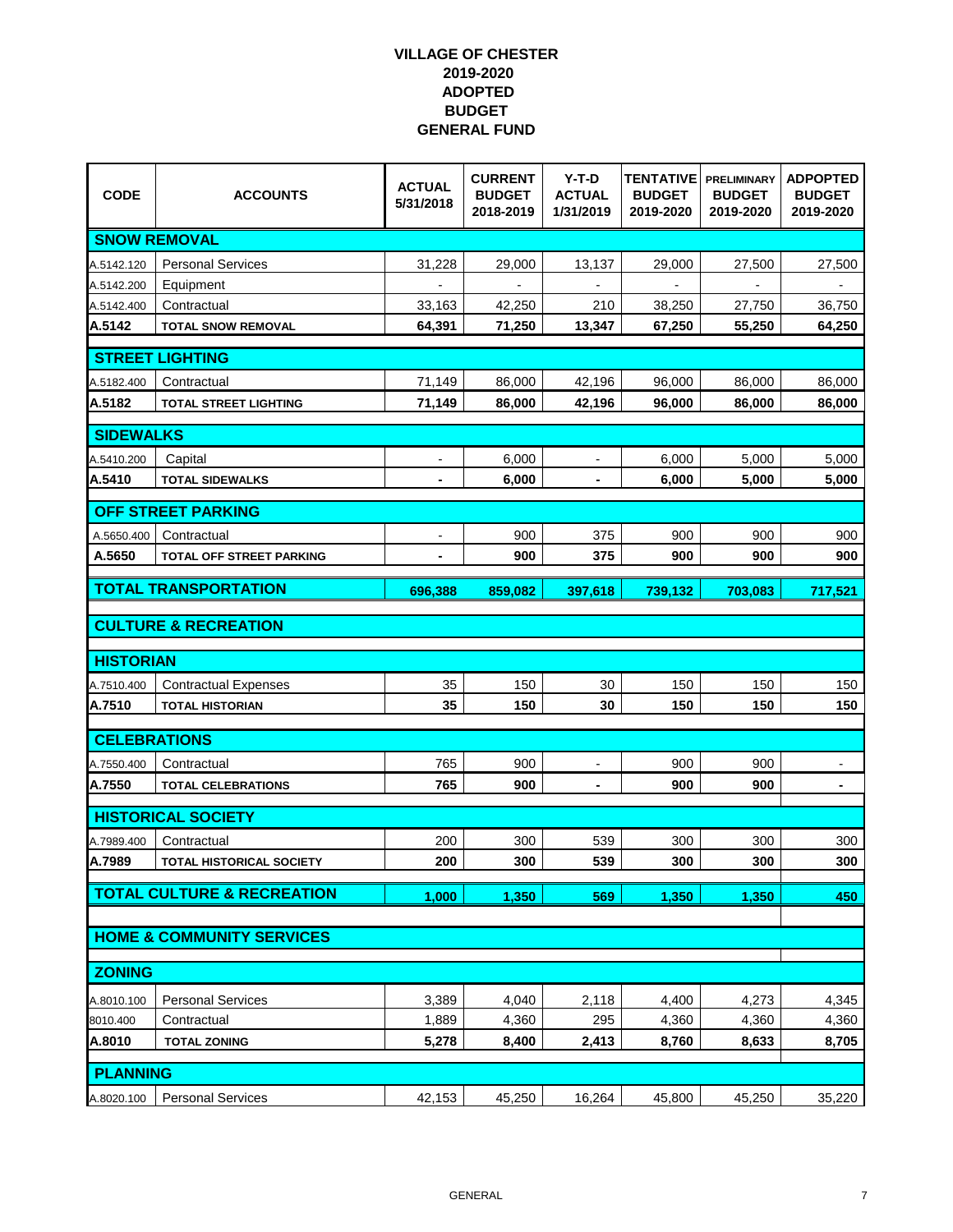| <b>CODE</b>         | <b>ACCOUNTS</b>                                     | <b>ACTUAL</b><br>5/31/2018 | <b>CURRENT</b><br><b>BUDGET</b><br>2018-2019 | $Y-T-D$<br><b>ACTUAL</b><br>1/31/2019 | TENTATIVE<br><b>BUDGET</b><br>2019-2020 | <b>PRELIMINARY</b><br><b>BUDGET</b><br>2019-2020 | <b>ADPOPTED</b><br><b>BUDGET</b><br>2019-2020 |
|---------------------|-----------------------------------------------------|----------------------------|----------------------------------------------|---------------------------------------|-----------------------------------------|--------------------------------------------------|-----------------------------------------------|
| A.8020.400          | Contractual                                         | 7,670                      | 12,725                                       | 2,228                                 | 12,725                                  | 12,725                                           | 12,725                                        |
| A.8020              | <b>TOTAL PLANNING</b>                               | 49,823                     | 57,975                                       | 18,492                                | 58,525                                  | 57,975                                           | 47,945                                        |
|                     |                                                     |                            |                                              |                                       |                                         |                                                  |                                               |
| A.8097.400          | Contractual: Planner                                | $\overline{\phantom{a}}$   | $\overline{\phantom{a}}$                     | 8,235                                 | 15,000                                  | 15,000                                           | 15,000                                        |
|                     | <b>Contractual Total</b>                            | ۰                          |                                              | 8,235                                 | 15,000                                  | 15,000                                           | 15,000                                        |
|                     | <b>STORM SEWERS:</b>                                |                            |                                              |                                       |                                         |                                                  |                                               |
| A.8140.200          | Equipment                                           |                            |                                              | $\overline{\phantom{a}}$              |                                         |                                                  |                                               |
| A.8140.400          | Contractual                                         | 7,120                      | 4,000                                        | 102                                   | 4,000                                   | 2,500                                            | 4,000                                         |
| A.8140              | <b>TOTAL STORM SEWERS</b>                           | 7,120                      | 4,000                                        | 102                                   | 4,000                                   | 2,500                                            | 4,000                                         |
|                     | <b>STREET CLEANING</b>                              |                            |                                              |                                       |                                         |                                                  |                                               |
| A.8170.400          | Contractual                                         | 3,765                      | 8,000                                        | 215                                   | 8,000                                   | 5,000                                            | 5,000                                         |
| A.8170              | <b>TOTAL STREET CLEANING</b>                        | 3,765                      | 8,000                                        | 215                                   | 8,000                                   | 5,000                                            | 5,000                                         |
|                     |                                                     |                            |                                              |                                       |                                         |                                                  |                                               |
| <b>TOTAL</b>        | <b>HOME &amp; COMMUNITY SERV.</b>                   | 65,986                     | 78,375                                       | 29,457                                | 94,285                                  | 89,108                                           | 95,650                                        |
|                     |                                                     |                            |                                              |                                       |                                         |                                                  |                                               |
|                     | <b>EMPLOYEE BENEFITS</b>                            |                            |                                              |                                       |                                         |                                                  |                                               |
| A.9010.800          | <b>State Retirement</b>                             | 110,484                    | 110,000                                      | 115,485                               | 127,000                                 | 127,000                                          | 131,244                                       |
| A.9015.800          | Fire and Police Retirement                          | 334,619                    | 330,000                                      | 332,914                               | 359,744                                 | 359,744                                          | 359,744                                       |
| A.9030.800          | Social Security/Medicare                            | 181,458                    | 189,300                                      | 117,282                               | 191,000                                 | 193,600                                          | 194,800                                       |
| A.9040.800          | Workers Compensation Ins. Policy                    | 138,446                    | 159,500                                      | 145,155                               | 150,000                                 | 150,000                                          | 150,000                                       |
| A.9040.801          | <b>Workers Compensation Tail Claims</b>             | 79,250                     | 120,000                                      | 45,385                                | 100,000                                 | 100,000                                          | 100,000                                       |
| A.9045.800          | Life Insurance P.D.                                 | 1,664                      | 2,100                                        | 961                                   | 2,100                                   | 2,100                                            | 2,100                                         |
| A.9050.800          | Unemployment Insurance                              |                            | 1,000                                        | $\overline{\phantom{a}}$              | 500                                     | 500                                              | 500                                           |
| A.9055.800          | Disability Insurance                                | 2,103                      | 2,000                                        | 2,065                                 | 2,000                                   | 2,000                                            | 2,000                                         |
| A.9060.800          | Hospital/Medical/Dental Insurance                   | 890,407                    | 840,372                                      | 668,523                               | 936,425                                 | 936,425                                          | 967,825                                       |
| A.9060.801          | Medicare Part B Reimbursement                       |                            |                                              | 17,688                                | 17,688                                  | 17,688                                           | 17,688                                        |
|                     | <b>TOTAL EMPLOYEE BENEFITS</b>                      | 1,738,431                  | 1,754,272                                    | 1,445,458                             | 1,886,457                               | 1,889,057                                        | 1,925,901                                     |
| <b>DEBT SERVICE</b> |                                                     |                            |                                              |                                       |                                         |                                                  |                                               |
|                     | <b>5-YEAR BANK PROPERTY PURCHASE 12 BANK STREET</b> |                            |                                              |                                       |                                         |                                                  |                                               |
| A.9730.600          | Principal                                           | 43,000                     | 34,400                                       | 34,535                                | 43,000                                  | 43,000                                           | 43,000                                        |
| A.9730.700          | Interest                                            | 4,838                      | 4,560                                        | 3,661                                 | 4,386                                   | 4,386                                            | 4,386                                         |
| A.9785              | <b>INSTALLMENT PURCHASE TOTAL</b>                   | 47,838                     | 38,960                                       | 38,196                                | 47,386                                  | 47,386                                           | 47,386                                        |
|                     |                                                     |                            |                                              |                                       |                                         |                                                  |                                               |
|                     |                                                     |                            |                                              |                                       |                                         |                                                  |                                               |
|                     | <b>TOTAL DEBT SERVICE</b>                           |                            |                                              |                                       |                                         |                                                  |                                               |
|                     |                                                     | 47,838                     | 38,960                                       | 38,196                                | 47,386                                  | 47,386                                           | 47,386                                        |
|                     | <b>INTERFUND TRANSFERS</b>                          |                            |                                              |                                       |                                         |                                                  |                                               |
| A.9950.900          | <b>Transfer to Capital Fund</b>                     | 85,641                     | $\blacksquare$                               | $\blacksquare$                        | 25,000                                  | $\blacksquare$                                   | 57,000                                        |
| A.9950              | <b>TOTAL INTERFUND TRANSFERS</b>                    | 85,641                     |                                              | ä,                                    | 25,000                                  |                                                  | 57,000                                        |
|                     |                                                     |                            |                                              |                                       |                                         |                                                  |                                               |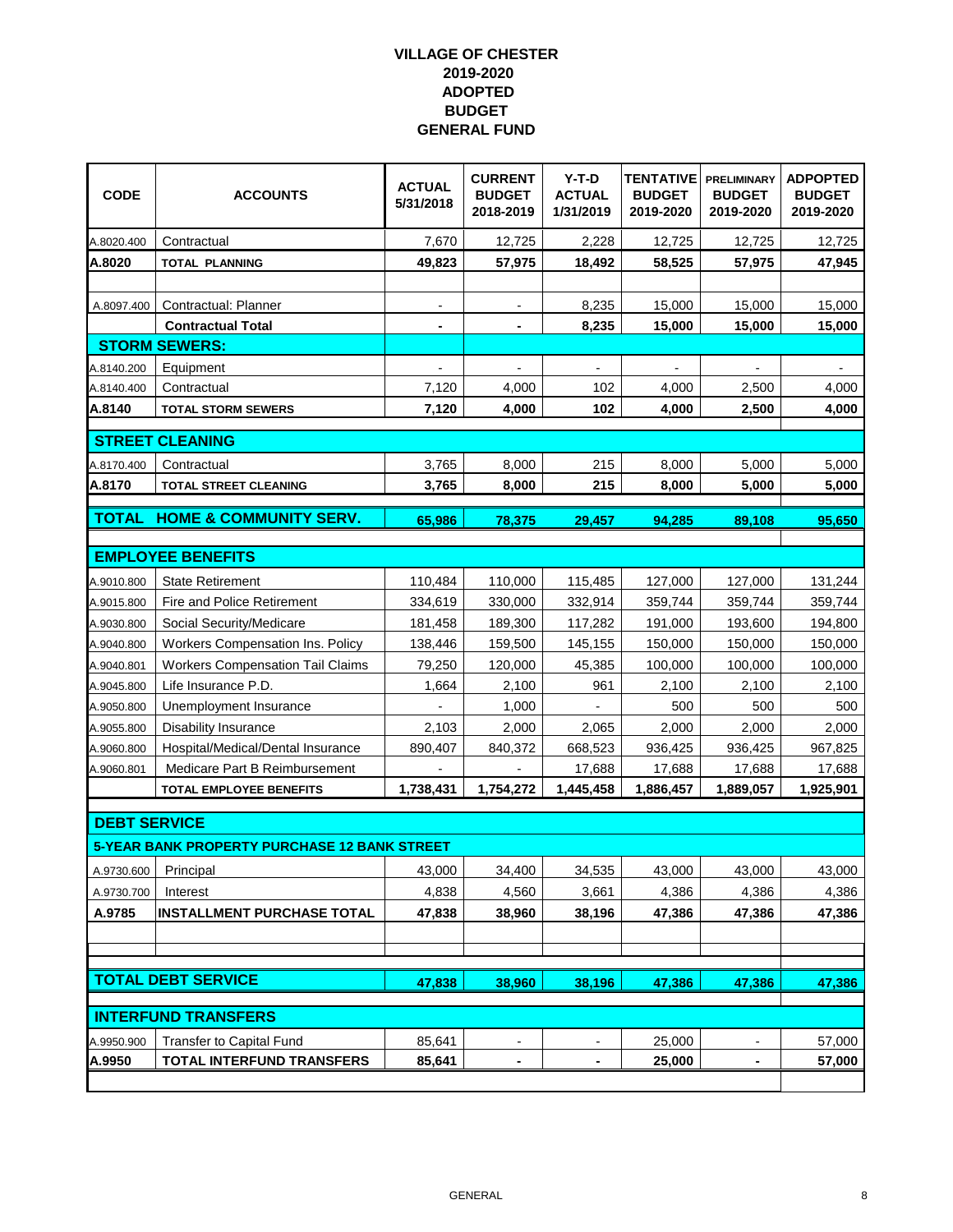| <b>CODE</b> | <b>ACCOUNTS</b>                                    | <b>ACTUAL</b><br>5/31/2018 | <b>CURRENT</b><br><b>BUDGET</b><br>2018-2019 | Y-T-D<br><b>ACTUAL</b><br>1/31/2019 | <b>BUDGET</b><br>2019-2020 | <b>BUDGET</b><br>2019-2020 | <b>TENTATIVE PRELIMINARY   ADPOPTED  </b><br><b>BUDGET</b><br>2019-2020 |
|-------------|----------------------------------------------------|----------------------------|----------------------------------------------|-------------------------------------|----------------------------|----------------------------|-------------------------------------------------------------------------|
|             | <b>TOTAL GENERAL FUND</b><br><b>APPROPRIATIONS</b> |                            |                                              |                                     |                            |                            | $ 5,261,908 5,594,638 3,723,598 5,812,116 5,630,090 5,734,221$          |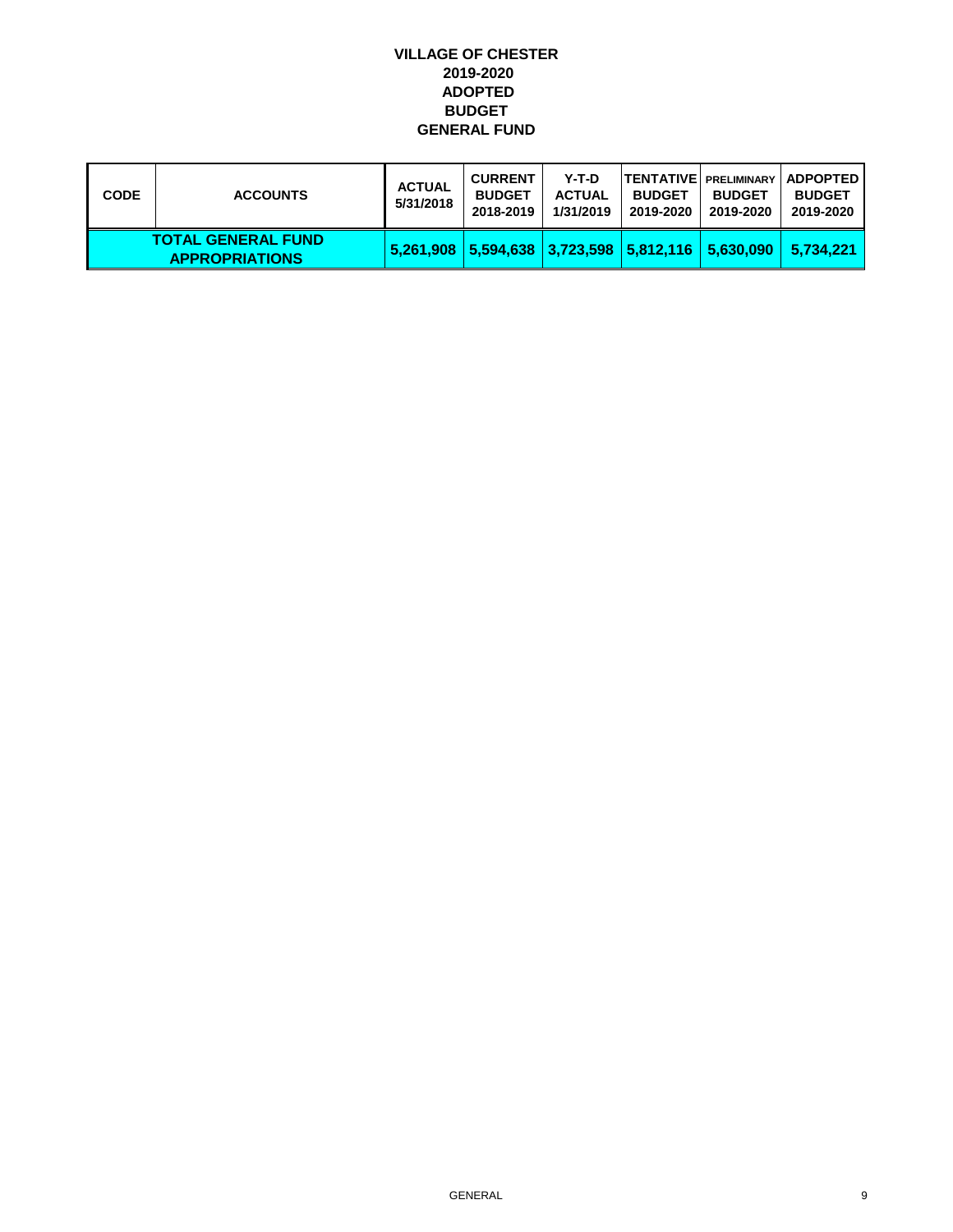| <b>CODE</b>          | <b>ACCOUNTS</b>                          | <b>ACTUAL</b><br>5/31/2018 | <b>CURRENT</b><br><b>BUDGET</b><br>2018-2019 | $Y-T-D$<br><b>ACTUAL</b><br>1/31/2019 | <b>TENTATIVE</b><br><b>BUDGET</b><br>2019-2020 | <b>PRELIMINARY</b><br><b>BUDGET</b><br>2019-2020 | <b>ADPOPTED</b><br><b>BUDGET</b><br>2019-2020 |
|----------------------|------------------------------------------|----------------------------|----------------------------------------------|---------------------------------------|------------------------------------------------|--------------------------------------------------|-----------------------------------------------|
| <b>REVENUES</b>      |                                          |                            |                                              |                                       |                                                |                                                  |                                               |
| <b>LOCAL SOURCES</b> |                                          |                            |                                              |                                       |                                                |                                                  |                                               |
| A1000                | Surplus                                  | 217,246                    | 434,404                                      |                                       | 603,897                                        | 406,780                                          | 424,506                                       |
| A1001                | <b>Real Property Taxes</b>               | 3,241,968                  | 3,627,179                                    | 3,627,179                             | 3,765,787                                      | 3,750,878                                        | 3,750,878                                     |
| A.1081               | Payments in Lieu of Taxes                | 367,315                    | 74,753                                       | 74,541                                | 89,728                                         | 89,728                                           | 89,728                                        |
| A.1082               | Payments in Lieu of Taxes - Isomedix     |                            | 14,909                                       | 29,817                                | 14,909                                         | 14,909                                           | 14,909                                        |
| A.1090               | Interest & Penalties Real Prop Tax       | 13,052                     | 23,000                                       | 13,322                                | 15,000                                         | 15,000                                           | 15,000                                        |
| A.1120               | Non Prop Distrib by County (SalesTax)    | 649,055                    | 610,000                                      | 235,585                               | 620,000                                        | 645,000                                          | 652,000                                       |
| A.1130               | <b>Gross Utility Tax</b>                 | 64,166                     | 48,000                                       | 27,019                                | 48,000                                         | 53,000                                           | 55,000                                        |
| A.1170               | <b>Franchise Fees</b>                    | 72,452                     | 70,000                                       | 22,416                                | 70,000                                         | 70,000                                           | 70,000                                        |
| A.1255               | <b>Clerk Fees</b>                        | 5,305                      | 4,000                                        | 4,044                                 | 4,000                                          | 4,000                                            | 4,000                                         |
| A.1312               | <b>Bounced Check Fees</b>                | 40                         | 170                                          | 20                                    | 170                                            | 170                                              | 170                                           |
| A.1520               | <b>Police Fees</b>                       | 1,401                      | 1,500                                        | 2,853                                 | 1,750                                          | 1,750                                            | 1,750                                         |
| A.1560               | Safety Inspection Fees                   | 15,825                     | 10,000                                       | 10,975                                | 10,000                                         | 10,000                                           | 10,000                                        |
| A.1589               | Other Public Safety Dept. Income         |                            |                                              | 300                                   |                                                |                                                  |                                               |
| A.1601               | <b>Health Fees/Vital Statistics</b>      | 500                        | 650                                          | 400                                   | 650                                            | 650                                              | 650                                           |
| A.1710               | <b>Public Works Service</b>              |                            |                                              | $\overline{\phantom{a}}$              |                                                |                                                  |                                               |
| A.2089               | Other Recreation Income                  | 20,000                     | 1,000                                        |                                       | 1,000                                          | 1,000                                            | 1,000                                         |
| A.2110               | <b>Zoning Fees</b>                       | 1,000                      |                                              | (500)                                 |                                                |                                                  |                                               |
| A.2115               | <b>Planning Board Fees</b>               | 12,848                     | 15,000                                       | 2,530                                 | 10,000                                         | 10,000                                           | 10,000                                        |
| A.2210               | Services Other Govts (Pol Range Trng     |                            |                                              |                                       |                                                |                                                  |                                               |
| A.2211               | Services Other Govts (FD Fuel Chgs)      |                            | $\qquad \qquad \blacksquare$                 | 7,673                                 | 15,000                                         | 15,000                                           | 15,000                                        |
| A.2300               | Services Other Govts (commuter lot)      |                            |                                              |                                       |                                                |                                                  |                                               |
| A.2401               | Interest & Earnings General Fund         | 10,704                     | 9,000                                        | 6,490                                 | 9,500                                          | 9,500                                            | 9,500                                         |
| A.2401.5             | Interest & Earnings Unemp.Reserve        | 119                        | 25                                           | 2                                     | 25                                             | 25                                               | 25                                            |
| A.2402               | Interest Earnings Capital Proj. Fund     |                            |                                              |                                       |                                                |                                                  |                                               |
| A.2410               | <b>Rental of Property</b>                | 34,000                     | 75,348                                       | 12,699                                | 75,500                                         | 75,500                                           | 150,405                                       |
| A.2545               | Other Licenses (Towing)                  | 4,000                      | 3,000                                        | 600                                   | 3,000                                          | 3,000                                            | 3,000                                         |
| A.2560               | <b>Street Opening Permits</b>            | 150                        | 100                                          | 100                                   | 100                                            | 100                                              | 100                                           |
| A.2590               | <b>Building Permits</b>                  | 54,556                     | 50,000                                       | 26,473                                | 40,000                                         | 40,000                                           | 40,000                                        |
| A.2592               | Permits-Engineering                      |                            |                                              |                                       |                                                |                                                  |                                               |
| A.2610               | Fines & Forfeited Bail                   | 181,240                    | 157,500                                      | 92,100                                | 160,000                                        | 160,000                                          | 160,000                                       |
| A.2613               | <b>Code Violation Fines</b>              | 425                        | $\overline{\phantom{a}}$                     |                                       | -                                              |                                                  |                                               |
| A.2625               | Forefeiture of Crime Proceeds            |                            |                                              | 9,465                                 | $\overline{\phantom{a}}$                       |                                                  |                                               |
| A.2665               | Sales of Equipment                       | $\overline{\phantom{0}}$   | $\overline{\phantom{a}}$                     |                                       |                                                | $\overline{\phantom{0}}$                         |                                               |
| A.2660               | Sales of Real Property                   |                            |                                              | 2,800                                 |                                                |                                                  |                                               |
| A.2680               | <b>Insurance Recoveries</b>              | 12,947                     | 8,000                                        | 7,051                                 | 8,500                                          | 8,500                                            | 11,000                                        |
| A.2680.3             | Insurance Recoveries - Other             |                            |                                              | 4,696                                 |                                                |                                                  |                                               |
| A.2681               | <b>Workers Compensation Recovery</b>     | 18,290                     | $\overline{\phantom{a}}$                     | $\overline{\phantom{a}}$              |                                                |                                                  |                                               |
| A.2682               | <b>Workers Compensation Pol Dividend</b> |                            | $\overline{a}$                               | $\overline{a}$                        | $\overline{\phantom{0}}$                       | -                                                |                                               |
| A.2690               | Other Compensation for Loss              |                            | $\overline{\phantom{a}}$                     | $\blacksquare$                        | $\overline{\phantom{a}}$                       | -                                                | -                                             |
| A.2701               | Refunds Prior Years Expenditures         | 8,646                      |                                              | 8,587                                 |                                                |                                                  |                                               |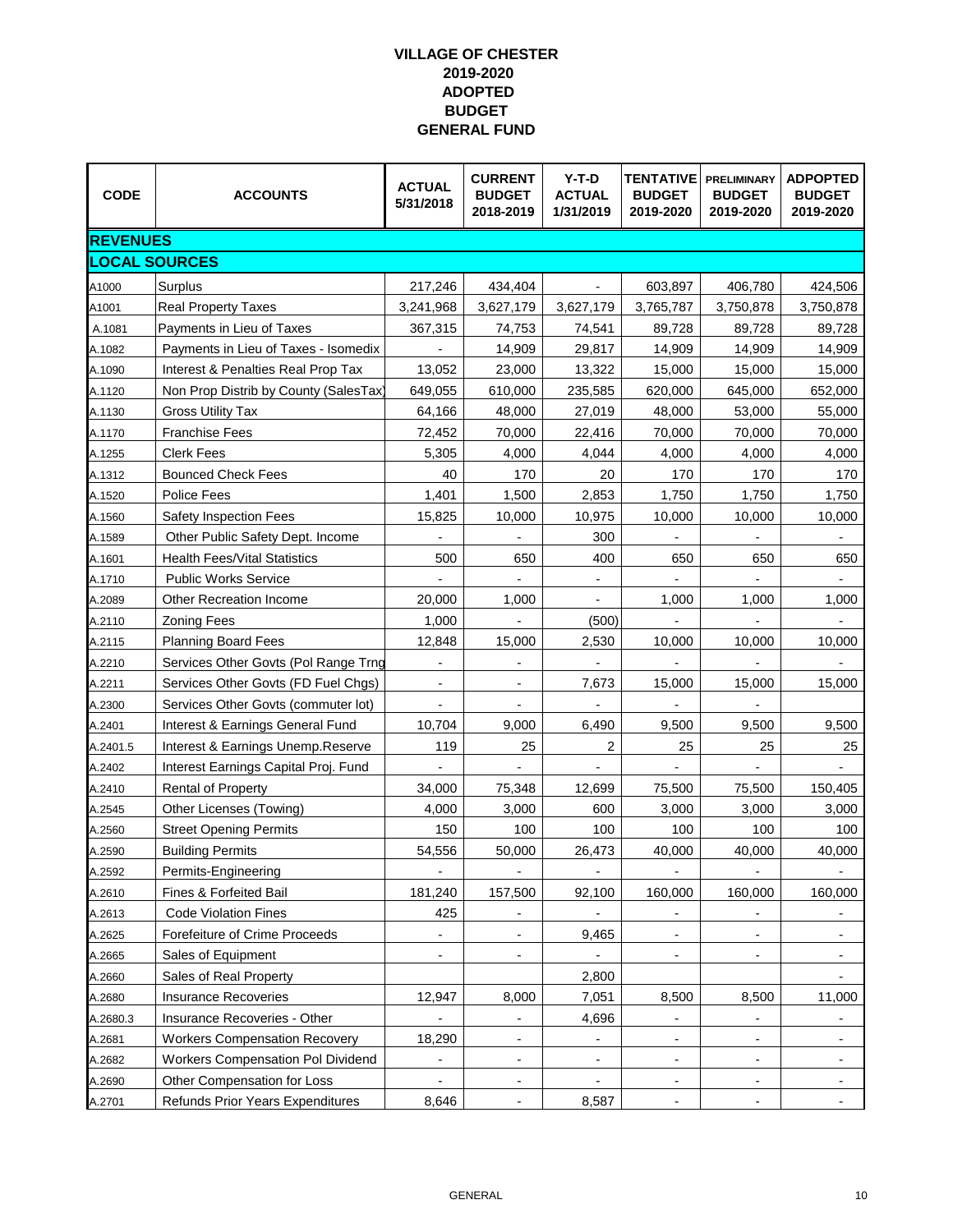| <b>CODE</b>        | <b>ACCOUNTS</b>                              | <b>ACTUAL</b><br>5/31/2018 | <b>CURRENT</b><br><b>BUDGET</b><br>2018-2019 | $Y-T-D$<br><b>ACTUAL</b><br>1/31/2019 | <b>TENTATIVE</b><br><b>BUDGET</b><br>2019-2020 | <b>PRELIMINARY</b><br><b>BUDGET</b><br>2019-2020 | <b>ADPOPTED</b><br><b>BUDGET</b><br>2019-2020 |
|--------------------|----------------------------------------------|----------------------------|----------------------------------------------|---------------------------------------|------------------------------------------------|--------------------------------------------------|-----------------------------------------------|
| A.2705             | <b>Gifts &amp; Donations</b>                 |                            |                                              |                                       |                                                |                                                  |                                               |
| A.2770             | <b>Miscellaneous Revenues</b>                | 3,688                      | 22,500                                       | 580                                   | 1,000                                          | 1,000                                            | 1,000                                         |
| A.2801.121         | Interfund Revenues. Water Fund               | 60,000                     | 60,000                                       |                                       | 60,000                                         | 60,000                                           | 60,000                                        |
| A.2801.131         | Interfund Revenues.Sewer Fund                | 70,000                     | 70,000                                       | $\blacksquare$                        | 70,000                                         | 70,000                                           | 70,000                                        |
| A.2999             | <b>TOTAL LOCAL SOURCES</b>                   | 5,140,938                  | 5,390,038                                    | 4,229,817                             | 5,697,516                                      | 5,515,490                                        | 5,619,621                                     |
| <b>STATE AID</b>   |                                              |                            |                                              |                                       |                                                |                                                  |                                               |
| A.3001             | State Revenue Sharing (AIM)                  | 10,052                     | 10,000                                       | 10,052                                | 10,000                                         | 10,000                                           | 10,000                                        |
| A.3005             | State Mortgage Tax                           | 61,227                     | 50,000                                       | 29,370                                | 50,000                                         | 50,000                                           | 50,000                                        |
| A.3387             | State Aid - Other                            | 176                        | 1,000.00                                     | 9,790                                 | 1,000                                          | 1,000                                            | 1,000                                         |
| A.3089.100         | State Aid Other - General                    | 5,654                      | 5,000                                        | 5,653                                 | 5,000                                          | 5,000                                            | 5,000                                         |
| A.3501             | Consolidated Highway Aid (CHIPS)             | 39,591                     | 135,000                                      |                                       | 45,000                                         | 45,000                                           | 45,000                                        |
| A.3589             | <b>Other Transportation</b>                  |                            |                                              |                                       |                                                |                                                  |                                               |
| A.3960             | DWI/Buckle Up Program                        | 4,270                      | 3.600                                        | 2,052                                 | 3,600                                          | 3.600                                            | 3,600                                         |
| A.3999             | <b>TOTAL STATE AID</b>                       | 120,970                    | 204,600                                      | 56,917                                | 114,600                                        | 114,600                                          | 114,600                                       |
| <b>FEDERAL AID</b> |                                              |                            |                                              |                                       |                                                |                                                  |                                               |
| A.4761             | <b>Federal Aid</b>                           |                            |                                              |                                       |                                                |                                                  | $\overline{\phantom{0}}$                      |
| A.4769             | <b>COPS Grant</b>                            |                            |                                              |                                       |                                                |                                                  |                                               |
| A.4910             | <b>Community Development</b>                 | $\overline{\phantom{0}}$   | $\overline{a}$                               | $\blacksquare$                        | $\overline{\phantom{0}}$                       | $\qquad \qquad \blacksquare$                     | $\overline{\phantom{a}}$                      |
| A.4960             | <b>FEMA</b>                                  | $\overline{a}$             | $\overline{\phantom{a}}$                     | $\blacksquare$                        | $\overline{a}$                                 | $\blacksquare$                                   |                                               |
| A.4999             | <b>TOTAL FEDERAL AID</b>                     | $\blacksquare$             | $\blacksquare$                               | $\blacksquare$                        | ٠                                              | ٠                                                |                                               |
|                    |                                              |                            |                                              |                                       |                                                |                                                  |                                               |
|                    | <b>TOTAL GENERAL FUND</b><br><b>REVENUES</b> | 5,261,908                  | 5,594,638                                    | 4,286,734                             | 5,812,116                                      | 5,630,090                                        | 5,734,221                                     |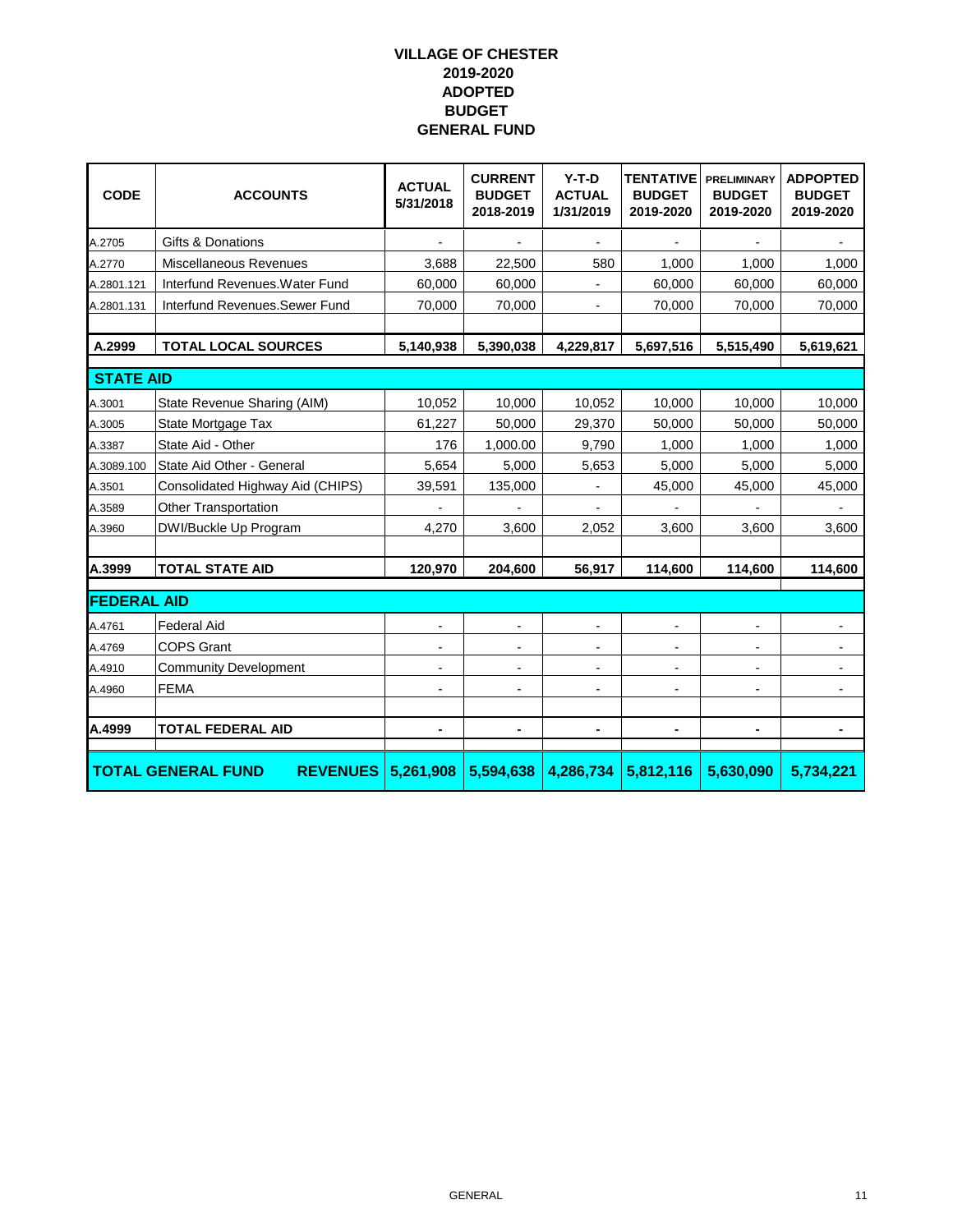| <b>CODE</b> | <b>ACCOUNTS</b>                        | <b>ACTUAL</b><br>5/31/2018 | <b>CURRENT</b><br><b>BUDGET</b><br>2018-2019 | $Y-T-D$<br><b>ACTUAL</b><br>1/31/2019 | <b>TENTATIVE</b><br><b>REQUEST</b><br>2019-2020 | <b>PRELIMINARY</b><br><b>BUDGET</b><br>2019-2020 | <b>ADOPTED</b><br><b>BUDGET</b><br>2019-2020 |  |  |  |
|-------------|----------------------------------------|----------------------------|----------------------------------------------|---------------------------------------|-------------------------------------------------|--------------------------------------------------|----------------------------------------------|--|--|--|
|             | <b>WATER DEPT GARAGE</b>               |                            |                                              |                                       |                                                 |                                                  |                                              |  |  |  |
| F.1620.400  | Contractual                            | 6,859                      | 6,750                                        | 3,736                                 | 8,600                                           | 11,600                                           | 11,600                                       |  |  |  |
| F.1620      | <b>WATER DEPT GARAGE TOTAL</b>         | 6,859                      | 6,750                                        | 3,736                                 | 8,600                                           | 11,600                                           | 11,600                                       |  |  |  |
|             | <b>SPECIAL ITEMS</b>                   |                            |                                              |                                       |                                                 |                                                  |                                              |  |  |  |
| F.1910.400  | Unallocated Insurance                  | 15,890                     | 17,050                                       | 17,050                                | 18,550                                          | 18,550                                           | 18,550                                       |  |  |  |
| F.1920.400  | <b>Municipal Association Dues</b>      | 272                        | 900                                          |                                       | 900                                             | 900                                              | 900                                          |  |  |  |
| F.1930.400  | Judgements & Claims                    |                            |                                              | 19,000                                |                                                 |                                                  |                                              |  |  |  |
| F.1950.400  | Taxes & Assessments                    | 6                          | 75                                           | 7                                     | 75                                              | 75                                               | 75                                           |  |  |  |
| F.1980.400  | <b>MTA Payroll Tax</b>                 | 853                        | 900                                          | 569                                   | 980                                             | 980                                              | 980                                          |  |  |  |
| F.1982.400  | Special Items                          |                            | 1,000                                        |                                       | 1,000                                           | 1,000                                            | 1,000                                        |  |  |  |
| F.1990.400  | <b>Contingent Account</b>              | ÷                          | 15,000                                       | $\overline{\phantom{0}}$              | 15,000                                          | 10,000                                           | 10,000                                       |  |  |  |
|             | <b>TOTAL SPECIAL ITEMS</b>             | 17,021                     | 34,925                                       | 36,626                                | 36,505                                          | 31,505                                           | 31,505                                       |  |  |  |
|             | <b>HOME &amp; COMMUNITY SERVICES</b>   |                            |                                              |                                       |                                                 |                                                  |                                              |  |  |  |
|             |                                        |                            |                                              |                                       |                                                 |                                                  |                                              |  |  |  |
|             | <b>WATER ADMINISTRATION</b>            |                            |                                              |                                       |                                                 |                                                  |                                              |  |  |  |
| F.8310.400  | Contractual                            | 61,200                     | 69,000                                       | 150                                   | 69,000                                          | 69,000                                           | 69,000                                       |  |  |  |
| F.8310      | TOTAL WATER ADMINISTRATION             | 61,200                     | 69,000                                       | 150                                   | 69,000                                          | 69,000                                           | 69,000                                       |  |  |  |
|             | <b>WELL #12 SOURCE</b>                 |                            |                                              |                                       |                                                 |                                                  |                                              |  |  |  |
|             |                                        |                            |                                              |                                       |                                                 |                                                  |                                              |  |  |  |
|             | <b>SUPPLY, POWER, PUMPING</b>          |                            |                                              |                                       |                                                 |                                                  |                                              |  |  |  |
| F.8320.100  | <b>Personal Services</b>               | 15,000                     | 15,000                                       |                                       | 15,000                                          | 15,000                                           | 15,000                                       |  |  |  |
| F.8320.200  | Equipment                              |                            |                                              |                                       |                                                 |                                                  | 26,100                                       |  |  |  |
| F.8320.400  | Contractual                            | 17,318                     | 28,500                                       | 19,419                                | 27,100                                          | 26,100                                           |                                              |  |  |  |
| F.8320      | <b>TOTAL SOURCE SUPPLY</b>             | 32,318                     | 43,500                                       | 19,419                                | 42,100                                          | 41,100                                           | 41,100                                       |  |  |  |
|             | <b>PURIFICATION- FILTER PLANT</b>      |                            |                                              |                                       |                                                 |                                                  |                                              |  |  |  |
| F.8330.100  | <b>Personal Services</b>               | 15,000                     | 15,000                                       |                                       | 15,000                                          | 15,000                                           | 15,000                                       |  |  |  |
| F.8330.200  | Equipment                              | 4,061                      | 8,200                                        | $\blacksquare$                        | 8,200                                           | $\overline{\phantom{a}}$                         | $\blacksquare$                               |  |  |  |
| F.8330.400  | Contractual                            | 37,182                     | 45,666                                       | 25,144                                | 51,800                                          | 44,300                                           | 44,300                                       |  |  |  |
| F.8330      | TOTAL PURIFICATION-FILTER PLANT        | 56,243                     | 68,866                                       | 25,144                                | 75,000                                          | 59,300                                           | 59,300                                       |  |  |  |
|             |                                        |                            |                                              |                                       |                                                 |                                                  |                                              |  |  |  |
|             | <b>TRANSMISSION &amp; DISTRIBUTION</b> |                            |                                              |                                       |                                                 |                                                  |                                              |  |  |  |
| F.8340.100  | <b>Personal Services</b>               | 220,917                    | 203,126                                      | 138,002                               | 256,417                                         | 256,417                                          | 250,173                                      |  |  |  |
| F.8340.200  | Equipment                              | 42,160                     | 6,200                                        |                                       | 51,200                                          | 47,200                                           | 47,200                                       |  |  |  |
| F.8340.400  | Contractual                            | 44,627                     | 54,878                                       | 25,980                                | 52,150                                          | 53,150                                           | 53,150                                       |  |  |  |
| F.8340      | <b>TOTAL TRANSMISSION</b>              | 307,704                    | 264,204                                      | 163,982                               | 359,767                                         | 356,767                                          | 350,523                                      |  |  |  |
|             | <b>TOTAL HOME &amp; COMMUNITY SRV.</b> | 457,465                    | 445,570                                      | 208,695                               | 545,867                                         | 526,167                                          | 519,923                                      |  |  |  |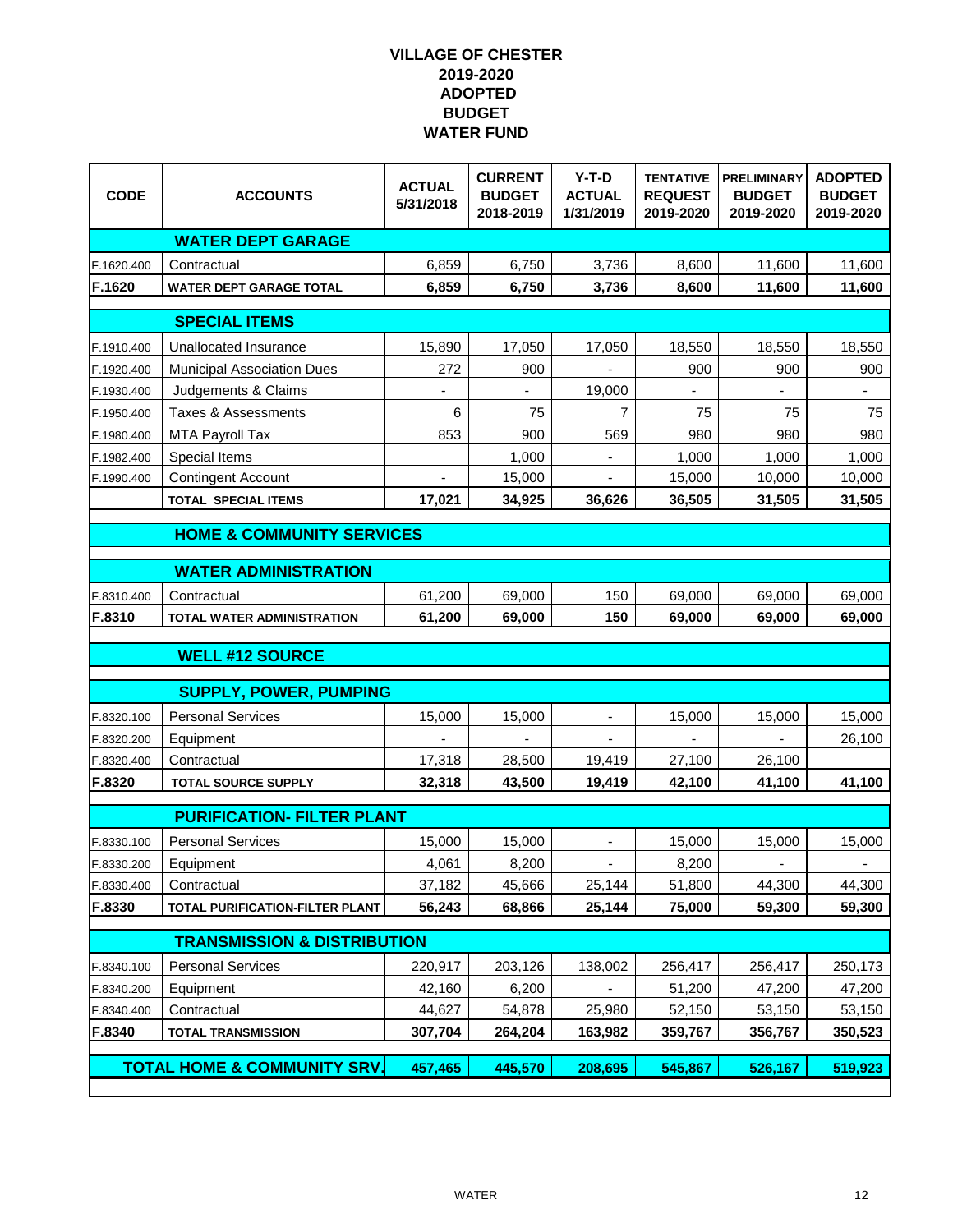| <b>CODE</b> | <b>ACCOUNTS</b>                                  | <b>ACTUAL</b><br>5/31/2018   | <b>CURRENT</b><br><b>BUDGET</b><br>2018-2019 | $Y-T-D$<br><b>ACTUAL</b><br>1/31/2019 | <b>TENTATIVE</b><br><b>REQUEST</b><br>2019-2020 | <b>PRELIMINARY</b><br><b>BUDGET</b><br>2019-2020 | <b>ADOPTED</b><br><b>BUDGET</b><br>2019-2020 |
|-------------|--------------------------------------------------|------------------------------|----------------------------------------------|---------------------------------------|-------------------------------------------------|--------------------------------------------------|----------------------------------------------|
|             | <b>EMPLOYEE BENEFITS</b>                         |                              |                                              |                                       |                                                 |                                                  |                                              |
| F.9010.800  | <b>State Retirement</b>                          | 38,029                       | 36,500                                       | 36,446                                | 42,525                                          | 42,525                                           | 42,525.00                                    |
| F.9030.800  | Social Security/Medicare                         | 19,153                       | 20,250                                       | 12,813                                | 21,915                                          | 21,915                                           | 21,915.00                                    |
| F.9040.800  | <b>Workers Compensation</b>                      | 17,596                       | 17,940                                       | 17,940                                | 18,000                                          | 18,000                                           | 18,000                                       |
| F.9050.800  | Unemployment Insurance                           |                              |                                              |                                       |                                                 |                                                  |                                              |
| F.9055.800  | Disability Insurance                             | $\blacksquare$               | $\overline{\phantom{a}}$                     | $\blacksquare$                        |                                                 | $\overline{\phantom{a}}$                         | $\blacksquare$                               |
| F.9060.800  | Hospital/Medical/Dental Insurance                | 58,418                       | 69,620                                       | 46,343                                | 59,325                                          | 59,325                                           | 59,325                                       |
|             | <b>TOTAL EMPLOYEE BENEFITS</b>                   | 133,196                      | 144,310                                      | 113,542                               | 141,765                                         | 141,765                                          | 141,765                                      |
|             |                                                  |                              |                                              |                                       |                                                 |                                                  |                                              |
|             | <b>DEBT SERVICE</b>                              |                              |                                              |                                       |                                                 |                                                  |                                              |
| F.9710.100  | Serial Bond - WFP #2- Principal                  | 25,000                       | 25,000                                       | 25,000                                | 25,000                                          | 25,000                                           | 25,000                                       |
| F.9710.101  | Serial Bond - WFP #2 - Interest                  | 15,688                       | 15,688                                       | 7,563                                 | 14,000                                          | 14,000                                           | 14,000                                       |
| F.9710.600  | Serial Bond - WFP #1 - Principal                 | 40,000                       | 40,000                                       |                                       | 40,000                                          | 40,000                                           | 40,000                                       |
| F.9710.700  | Serial Bond - WFP #1 - Interest                  | 17,600                       | 15,200                                       | 8,000                                 | 15,200                                          | 15,200                                           | 15,200                                       |
| F.9710      | <b>SERIAL BOND TOTAL</b>                         | 98,288                       | 95,888                                       | 40,563                                | 94,200                                          | 94,200                                           | 94,200                                       |
|             | <b>BOND ANTICIPATION NOTES</b>                   |                              |                                              |                                       |                                                 |                                                  |                                              |
| F.9730.600  | Project 1 - Principal                            | $\blacksquare$               |                                              |                                       |                                                 |                                                  |                                              |
| F.9730.700  | Project 1 - Interest                             |                              |                                              |                                       |                                                 |                                                  |                                              |
| F.9730      | <b>BOND ANTICIPATION NOTES TOTAL</b>             | $\qquad \qquad \blacksquare$ | $\overline{\phantom{a}}$                     | $\blacksquare$                        |                                                 |                                                  | $\blacksquare$                               |
|             |                                                  |                              |                                              |                                       |                                                 |                                                  |                                              |
|             | <b>TOTAL DEBT SERVICE</b>                        | 98,288                       | 95,888                                       | 40,563                                | 94,200                                          | 94,200                                           | 94,200                                       |
|             |                                                  |                              |                                              |                                       |                                                 |                                                  |                                              |
|             | <b>INTERFUND TRANSFERS</b>                       |                              |                                              |                                       |                                                 |                                                  |                                              |
| F.9950.900  | <b>Transfer to Capital Projects</b>              | 39,000                       | 39,000                                       |                                       | 39,000                                          | 39,000                                           | 39,000                                       |
| F.9950      | <b>TOTAL INTERFUND TRANSFERS</b>                 | 39,000                       | 39,000                                       |                                       | 39,000                                          | 39,000                                           | 39,000                                       |
|             |                                                  |                              |                                              |                                       |                                                 |                                                  |                                              |
|             | <b>TOTAL WATER FUND</b><br><b>APPROPRIATIONS</b> | 751,829                      | 766,443                                      | 403,162                               | 865,937                                         | 844,237                                          | 837,993                                      |
|             |                                                  |                              |                                              |                                       |                                                 |                                                  |                                              |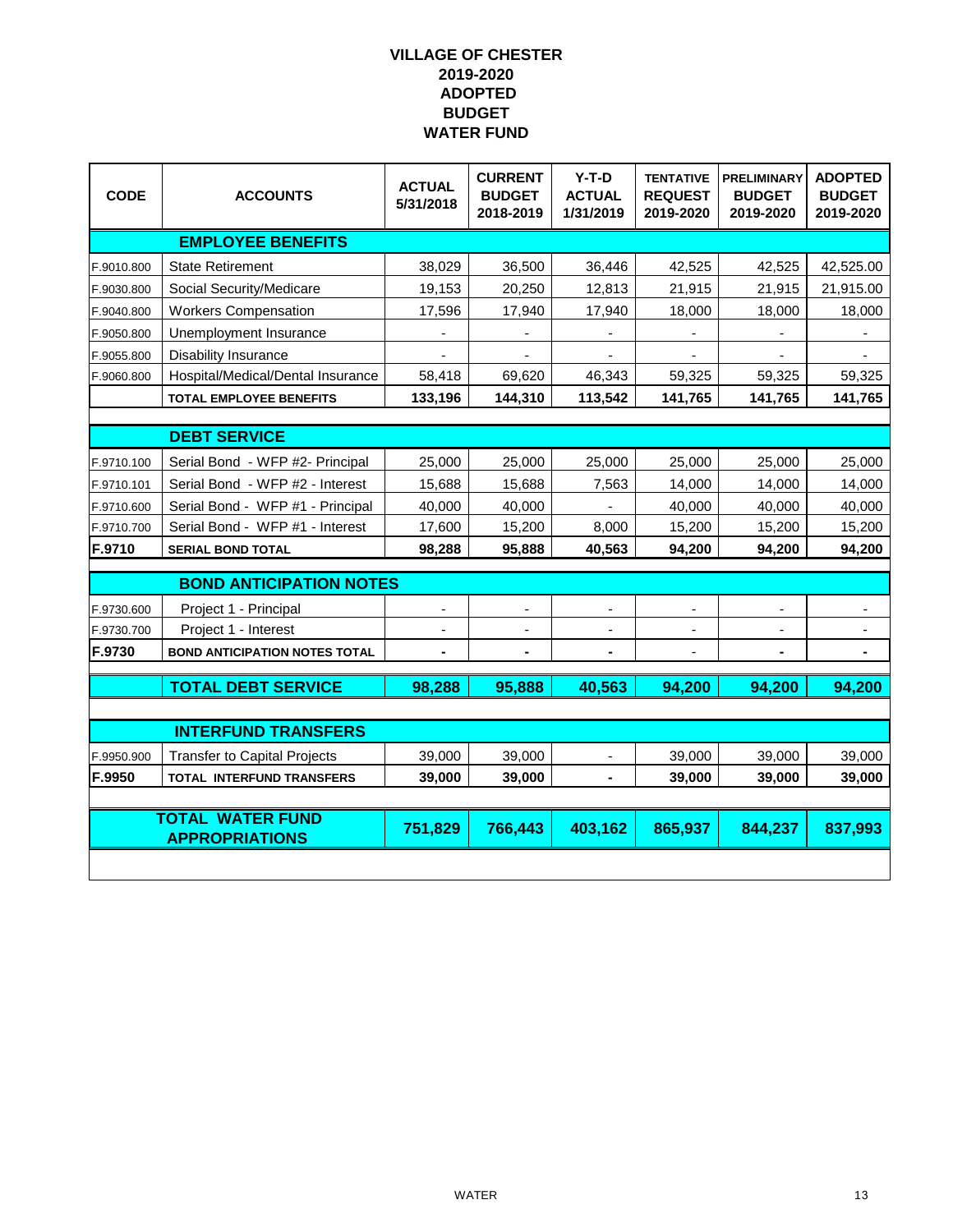| <b>CODE</b>             | <b>ACCOUNTS</b>                | <b>ACTUAL</b><br>5/31/2018   | <b>CURRENT</b><br><b>BUDGET</b><br>2018-2019 | $Y-T-D$<br><b>ACTUAL</b><br>1/31/2019 | <b>TENTATIVE</b><br><b>REQUEST</b><br>2019-2020 | <b>PRELIMINARY</b><br><b>BUDGET</b><br>2019-2020 | <b>ADOPTED</b><br><b>BUDGET</b><br>2019-2020 |
|-------------------------|--------------------------------|------------------------------|----------------------------------------------|---------------------------------------|-------------------------------------------------|--------------------------------------------------|----------------------------------------------|
|                         | <b>REVENUES</b>                |                              |                                              |                                       |                                                 |                                                  |                                              |
|                         | <b>LOCAL SOURCES</b>           |                              |                                              |                                       |                                                 |                                                  |                                              |
| F.1000                  | Surplus                        |                              |                                              |                                       |                                                 | 32,537                                           | 61,613                                       |
| F.2140                  | <b>Metered Sales</b>           | 643,408                      | 648,480                                      | 417,877                               | 700,000                                         | 700,000                                          | 710,000                                      |
| F.2142                  | <b>Unmetered Sales</b>         | $\qquad \qquad \blacksquare$ | $\blacksquare$                               | $\overline{\phantom{a}}$              | $\overline{\phantom{a}}$                        | $\blacksquare$                                   | $\blacksquare$                               |
| F.2144                  | <b>Water Service Charges</b>   | 670                          | 500                                          | 770                                   | 500                                             | 500                                              | 500                                          |
| F.2148                  | Interest & Penalty Water Rents | 13,339                       | 5,000                                        | 8,256                                 | 10,000                                          | 10,000                                           | 10,000                                       |
| F.2378                  | <b>Water Services</b>          |                              |                                              |                                       |                                                 |                                                  |                                              |
| F.2401                  | Interest & Earnings            | 233                          | 175                                          | 135                                   | 175                                             | 175                                              | 175                                          |
| F.2410                  | Rental of Real Property        | 92,242                       | 50,319                                       | 86,524                                | 88,000                                          | 88,025                                           | 42,705                                       |
| F.2655                  | <b>Minor Sales</b>             | 16,271                       | 10,000                                       |                                       | 7,500                                           | 7,500                                            | 7,500                                        |
| F.2656                  | <b>Backflow Testing</b>        | 5,600                        | 6,500                                        | $\overline{\phantom{a}}$              | 5,500                                           | 5,500                                            | 5,500                                        |
| F.2665                  | Sale of Equipment              |                              |                                              | $\overline{a}$                        | $\blacksquare$                                  | $\overline{a}$                                   | $\blacksquare$                               |
| F.2680                  | Insurance Recoveries           | 150                          | 1,366                                        | 1,366                                 | ä,                                              |                                                  |                                              |
| F.2701                  | <b>Refunds Prior Years</b>     |                              |                                              |                                       |                                                 |                                                  |                                              |
| F.2705                  | Gifts & Donations              | $\overline{\phantom{a}}$     |                                              |                                       | $\overline{\phantom{a}}$                        | $\blacksquare$                                   |                                              |
| F.2770                  | Miscellaneous Income           | ä,                           | 1,603                                        | 1,508                                 | $\blacksquare$                                  |                                                  |                                              |
| F.2771                  | Water Hook Up Fees             |                              | 42,500                                       |                                       | ä,                                              |                                                  |                                              |
| F.2772                  | Rate Change                    |                              |                                              |                                       |                                                 |                                                  |                                              |
| 2999.000                | <b>TOTAL LOCAL SOURCES</b>     | 771,913                      | 766,443                                      | 516,436                               | 811,675                                         | 844,237                                          | 837,993                                      |
|                         | <b>STATE AID</b>               |                              |                                              |                                       |                                                 |                                                  |                                              |
| F.3089                  | Misc. State Aid                |                              |                                              |                                       |                                                 |                                                  |                                              |
| 3089.000                | <b>TOTAL STATE AID</b>         |                              |                                              |                                       |                                                 |                                                  |                                              |
|                         |                                |                              |                                              |                                       |                                                 |                                                  |                                              |
|                         | <b>FEDERAL AID</b>             |                              |                                              |                                       |                                                 |                                                  |                                              |
| F.4960                  | Federal - Emergency Disaster   | $\overline{\phantom{a}}$     |                                              |                                       | $\overline{\phantom{a}}$                        |                                                  |                                              |
| F.4989                  | Federal - Other                |                              |                                              |                                       | $\blacksquare$                                  |                                                  |                                              |
| F.4999                  | <b>TOTAL FEDERAL AID</b>       |                              |                                              |                                       |                                                 |                                                  |                                              |
| <b>TOTAL WATER FUND</b> |                                |                              |                                              |                                       |                                                 |                                                  |                                              |
| <b>REVENUES</b>         |                                | 771,913                      | 766,443                                      | 516,436                               | 811,675                                         | 844,237                                          | 837,993                                      |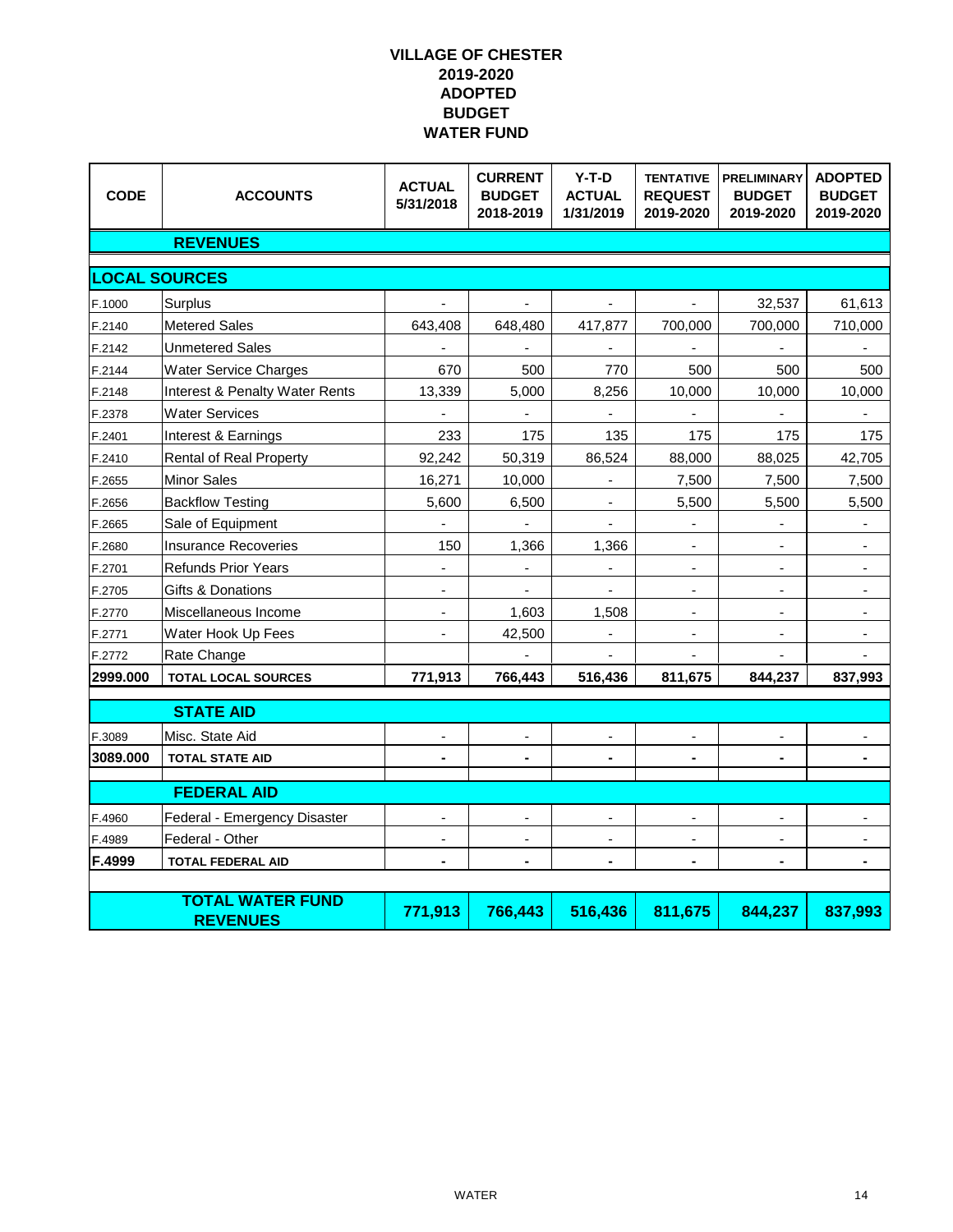| <b>CODE</b>                          | <b>ACCOUNTS</b>                                          | <b>ACTUAL</b><br>5/31/2018   | <b>CURRENT</b><br><b>BUDGET</b><br>2018-2019 | $Y-T-D$<br><b>ACTUAL</b><br>1/31/2018 | <b>TENTATIVE</b><br><b>BUDGET</b><br>2019-2019 | <b>PRELIMINARY</b><br><b>BUDGET 2019-</b><br>2020 | <b>ADOPTED</b><br><b>BUDGET</b><br>2019-2020 |  |  |
|--------------------------------------|----------------------------------------------------------|------------------------------|----------------------------------------------|---------------------------------------|------------------------------------------------|---------------------------------------------------|----------------------------------------------|--|--|
|                                      | <b>SPECIAL ITEMS</b>                                     |                              |                                              |                                       |                                                |                                                   |                                              |  |  |
| G.1910.0430<br>G.1990.0400           | Unallocated Insurance<br>Contingency                     | 2,519                        | $\overline{\phantom{0}}$                     | -                                     |                                                |                                                   |                                              |  |  |
| G.1910                               | <b>TOTAL SPECIAL ITEMS</b>                               | 2,519                        | $\blacksquare$                               | $\blacksquare$                        | $\blacksquare$                                 | $\blacksquare$                                    | ۰                                            |  |  |
|                                      |                                                          |                              |                                              |                                       |                                                |                                                   |                                              |  |  |
| <b>HOME &amp; COMMUNITY SERVICES</b> |                                                          |                              |                                              |                                       |                                                |                                                   |                                              |  |  |
|                                      | <b>SEWER ADMINISTRATION</b>                              |                              |                                              |                                       |                                                |                                                   |                                              |  |  |
| G.8110.200                           | Equipment                                                |                              |                                              |                                       |                                                |                                                   |                                              |  |  |
| G.8110.400                           | Contractual                                              | 76,746                       | 78,300                                       | 4,382                                 | 78,200                                         | 78,200                                            | 78,200                                       |  |  |
| G.8110                               | TOTAL SEWER ADMINISTRATION                               | 76,746                       | 78,300                                       | 4,382                                 | 78,200                                         | 78,200                                            | 78,200                                       |  |  |
|                                      | <b>SANITARY SEWER LINES</b>                              |                              |                                              |                                       |                                                |                                                   |                                              |  |  |
| G.8120.200                           | Equipment                                                | $\overline{a}$               | $\blacksquare$                               | $\overline{a}$                        | $\overline{\phantom{a}}$                       | $\blacksquare$                                    |                                              |  |  |
| G.8120.400                           | Contractual                                              | 297,913                      | 5,000                                        | 89,610                                | 5,000                                          | 5,000                                             | 17,200                                       |  |  |
| G.8120                               | <b>TOTAL SANITARY SEWER LINES</b>                        | 297,913                      | 5,000                                        | 89,610                                | 5,000                                          | 5,000                                             | 17,200                                       |  |  |
|                                      | <b>SEWAGE TREATMENT/DISPOSAL</b>                         |                              |                                              |                                       |                                                |                                                   |                                              |  |  |
| G.8130.400                           | <b>Contractual Total</b>                                 | 917,732                      | 967,760                                      | 645,173                               | 958,315                                        | 958,315                                           | 958,315                                      |  |  |
| G.8130                               | <b>TOTAL SEWAGE TREATMENT/DISP</b>                       | 917,732                      | 967,760                                      | 645,173                               | 958,315                                        | 958,315                                           | 958,315                                      |  |  |
| <b>TOTAL</b>                         | <b>HOME &amp; COMMUNITY SRV.</b>                         | 1,292,391                    | 1,051,060                                    | 739,165                               | 1,041,515                                      | 1,041,515                                         | 1,053,715                                    |  |  |
|                                      |                                                          |                              |                                              |                                       |                                                |                                                   |                                              |  |  |
|                                      | <b>DEBT SERVICE</b>                                      |                              |                                              |                                       |                                                |                                                   |                                              |  |  |
|                                      |                                                          |                              |                                              |                                       |                                                |                                                   |                                              |  |  |
|                                      | <b>TOTAL</b><br><b>DEBT SERVICE</b>                      |                              |                                              |                                       |                                                |                                                   |                                              |  |  |
| G.9501.900                           | Interfund Transfer                                       |                              |                                              |                                       |                                                |                                                   |                                              |  |  |
| G.9950.900                           | Transfer to Capital Projects                             |                              |                                              | -                                     |                                                | $\overline{\phantom{a}}$                          |                                              |  |  |
|                                      | TOTAL INTERFUND TRANSFER                                 |                              |                                              |                                       |                                                |                                                   |                                              |  |  |
|                                      |                                                          |                              |                                              |                                       |                                                |                                                   |                                              |  |  |
|                                      | <b>TOTAL SEWER FUND</b>                                  | 1,294,910                    |                                              |                                       |                                                |                                                   |                                              |  |  |
|                                      |                                                          |                              | 1,051,060                                    | 739.165                               | 1,041,515                                      | 1,041,515                                         | 1,053,715                                    |  |  |
|                                      | <b>APPROPRIATIONS</b>                                    |                              |                                              |                                       |                                                |                                                   |                                              |  |  |
|                                      | <b>SEWER FUND REVENUES</b>                               |                              |                                              |                                       |                                                |                                                   |                                              |  |  |
|                                      | <b>LOCAL SOURCES</b>                                     |                              |                                              |                                       |                                                |                                                   |                                              |  |  |
| G.1000                               | Surplus                                                  | $\qquad \qquad \blacksquare$ | 60,412                                       | $\blacksquare$                        | 60,059                                         | 60,059                                            | 72,259.00                                    |  |  |
| G.1030                               | <b>Special Assessments</b>                               |                              | $\overline{\phantom{a}}$                     |                                       |                                                | $\frac{1}{2}$                                     |                                              |  |  |
| G.2120                               | Sewer Rents                                              | 1,550,946                    | 982,898                                      | 705,047                               | 972,706                                        | 972,709                                           | 972,706                                      |  |  |
| G.2128                               | Interest & Penalties                                     | 21,301                       | 7,500                                        | 10,548                                | 8,500                                          | 8,500                                             | 8,500                                        |  |  |
| G.2401                               | Interest & Earnings                                      | 398                          | 250                                          | 211                                   | 250                                            | 250                                               | 250                                          |  |  |
| G.2770                               | Miscellaneous Revenues                                   | 1                            | $\overline{\phantom{a}}$                     | 770.00                                | $\blacksquare$                                 | $\overline{\phantom{a}}$                          | $\overline{\phantom{a}}$                     |  |  |
| G.2701<br>G.2999                     | <b>Refunds Prior Years</b><br><b>TOTAL LOCAL SOURCES</b> | 1,572,646                    | 1,051,060                                    | 716,576                               | 1,041,515                                      | 1,041,518                                         | 1,053,715                                    |  |  |